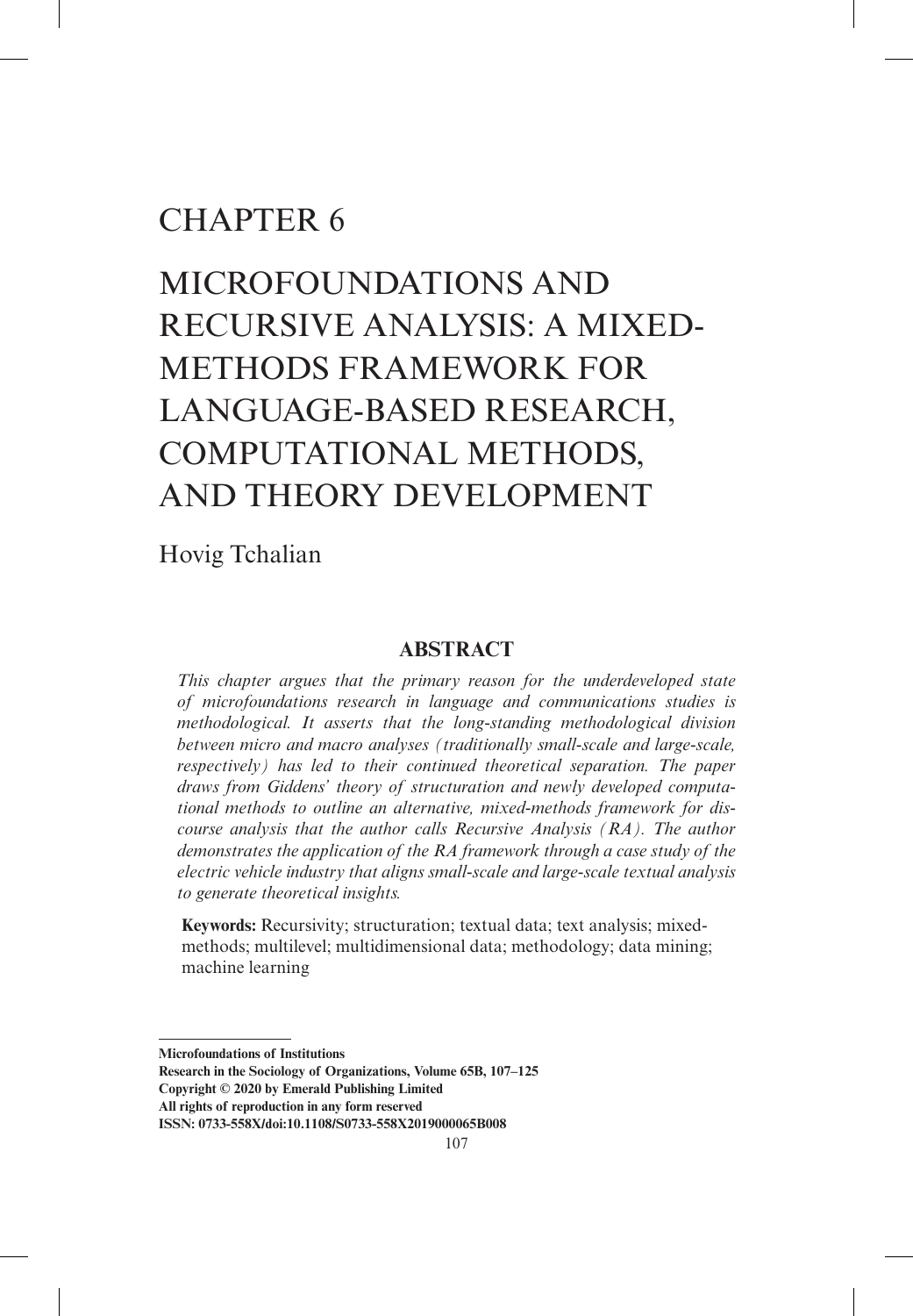#### **Introduction**

The long-standing call within institutional analysis to return to microfoundations (Felin & Foss, 2005; Hwang & Colyvas, 2011; Leonardi & Barley, 2008; Powell & Rerup, 2017; Zucker, 1977) has generated much positive reaction but comparatively little research activity. Scholars have argued convincingly that "everyday" activities and processes are fundamental to producing and reproducing institutions (Smets, Aristidou, & Whittington, 2017). They have also delineated ways in which legitimacy is intimately tied to microevaluations of "validity" and "propriety" (Bitektine & Haack, 2015). Despite repeated calls, however, studies focused on the microfoundations underlying institutions are still few and far between. What explains the relative scarcity of microanalyses of institutions?

While there are different definitions of microfoundations and various ways of thinking about the underdeveloped state of microfoundations research (Eckardt et al., 2018; Gray, Purdy, & Ansari, 2015; Powell & Rerup, 2018; Tracey, 2016), I argue that the primary reason for the underdevelopment is methodological. The central issue concerns how to identify microprocesses in the first place. Where do they reside – in the heads of institutionally embedded actors (Gray et al., 2015)? In repeated inter- and intra-individual attempts at justification or evaluation (Bitektine & Haack, 2015)? In routines and practices (Smets et al., 2017)?

I call this research conundrum methodological, rather than simply empirical, since even if we were to identify the most critical of those microprocesses, we might still wonder how to study them and link them to macrophenomena (Cornelissen & Werner, 2014; Powell & Rerup, 2017; Schneiberg & Clemens, 2006; Suddaby, 2010). The central issue, therefore, is intimately tied to levels of analysis – a consequence of the phenomenological conflation between paying attention to microfoundations and studying them *independently* of their macro "effects" (Aguinis & Molina-Azorín, 2015; Gray et al., 2015; Harmon, Haack, & Roulet, 2018).

My argument for a methodological approach to generating more microfoundations research is based on a central assertion and two related distinctions. I assert that macro- and microlevel phenomena are *recursive*, or mutually *implicated* – one cannot exist, or be studied empirically, without taking the other into consideration. A similar assertion is made in practice theory (Smets et al., 2017), often using the apparent paradox of embeddedness (Barley & Tolbert, 1997; Lok & Willmott, 2018; Seo & Creed, 2002). In that context, the objective is to identify the implication of structure with agency.

My own assertion goes back to Anthony Giddens' notion of *structuration*, or the recursivity of structure with agency. In this chapter, I therefore propose what I call *Recursive Analysis (RA)*, a methodological framework that pays analytical attention to micro- and macrolevels at once (Giddens, 1984; Ragin, 1987). I draw on advances in computational methods to outline how the framework might combine techniques traditionally associated with small-scale, microstudies (e.g., intensive coding, grounded theory) with those normally practiced in large-scale, macrostudies (e.g., automated coding, dimensionality reduction). Such a framework would allow us to build out the research around *micro*studies while asserting their relevance as *foundations*.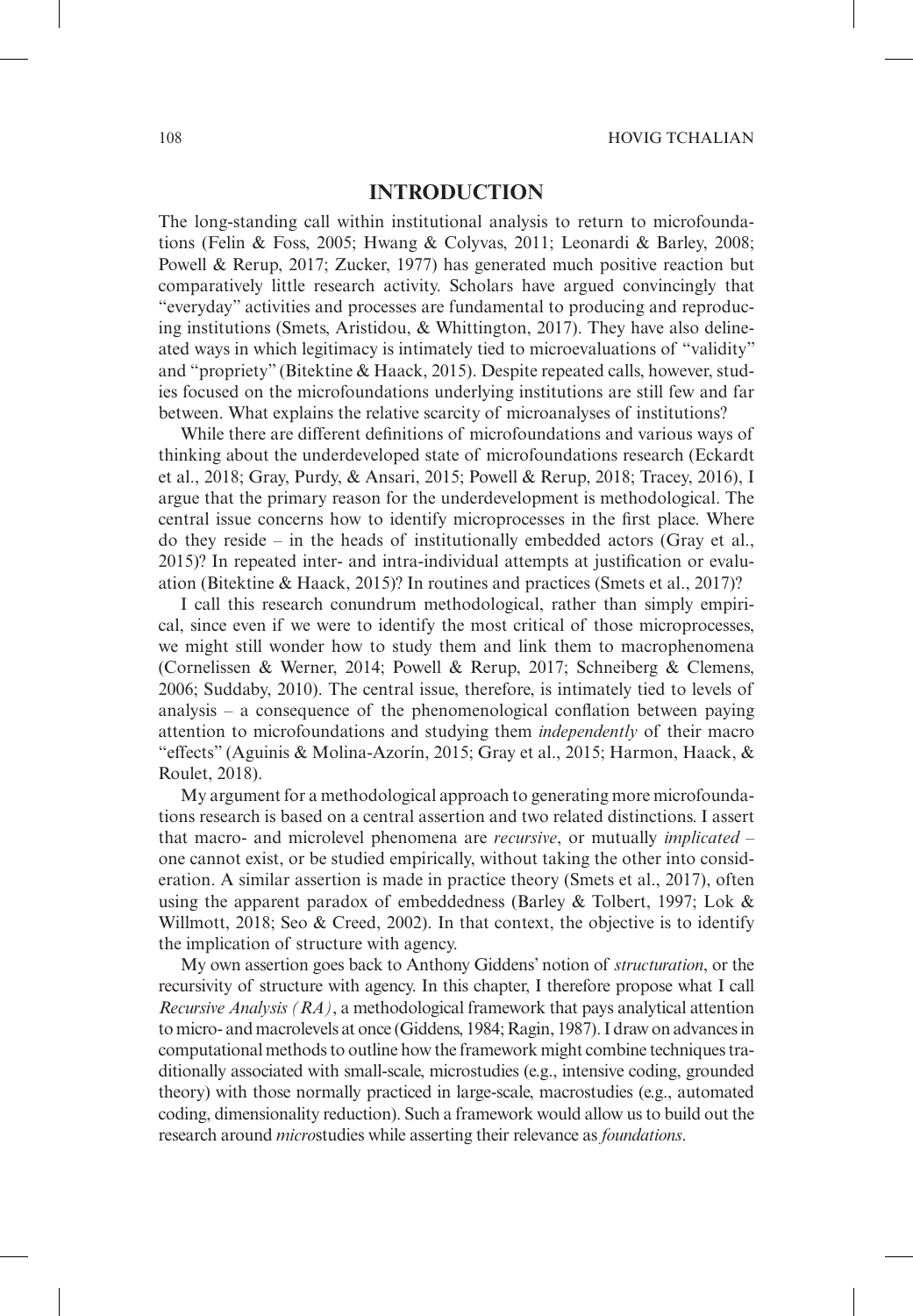However, I also distinguish between this use of recursivity and its application within language and communication studies (Gavetti & Warglien, 2015; Harmon, 2018; Li, 2017), my focus in this chapter. The objective in the linguistic context would be to link microlevel "practices" – utterances, arguments (Harmon, 2018; Harmon, Green, & Goodnight, 2015), narratives (Haack, Schoeneborn, & Wickert, 2012; Hardy & Maguire, 2010; Vaara, Sonenshein, & Boje, 2016) and similar communicative efforts – with macrolevel phenomena (Lok  $&$  Willmott, 2018) – discourse (Phillips, Lawrence, & Hardy, 2004; Vaara & Monin, 2010), frames (Cornelissen & Werner, 2014; Meyer & Höllerer, 2010), rhetoric (Green, Li, & Nohria, 2009; Suddaby & Greenwood, 2005), and similar communicative phenomena (Mohr, 1998; Mohr & White, 2008). If institutional theory, where the conundrum of microfoundations originates, is indeed a "theory of communication" (Suddaby, 2011, p. 188), then looking for the resolution of the conundrum in the communicative arena promises to be a fruitful task.

A further and final distinction is between this particular definition of the micro–macro divide and another (Harmon et al., 2018), which argues against uncritically equating the structure-agency and micro–macro debates. That line of reasoning aligns with my perspective here. But the reasoning also contends that micro- and macrolevels can often be independent (Jepperson & Meyer, 2011; Powell & Rerup, 2017). While micro and macro may very well be independent in some institutional contexts, I focus specifically on their fundamental recursivity, their mutual implication, within the communicative arena. Newer computational methods allow us to examine the veracity of that argument. This final distinction will become clearer as I develop my argument, present empirical examples and draw theoretical implications.

The chapter proceeds as follows: I begin by reviewing the argument for RA in detail; I then examine the methodological concepts that underlie recent analytical advances in computational methods; I then briefly explicate an empirical example, an application of the method to a study of the Electric Vehicle (EV) industry; next, I discuss the theoretical implications of the RA framework, including how an independent focus on micro- or macroanalysis can have unintended analytical and theoretical consequences; I conclude by discussing potential applications and limitations of RA.

## **Methodological and Theoretical Overview**

#### *Challenges and Opportunities in Microfoundations Research*

Scholars have long been concerned about too great a reliance on a limited number of conventional analytical methods in organizational and institutional analysis (Ragin, 1987; Ragin & Fiss, 2009; Suddaby, 2010). They have pointed to the adverse effects of such an exclusive reliance, namely the inability to address multilevel phenomena and address the microfoundations of institutional effects (Schneiberg & Clemens, 2006). In order to address fundamental theoretical questions about organizations and institutions, the clear implication is that we need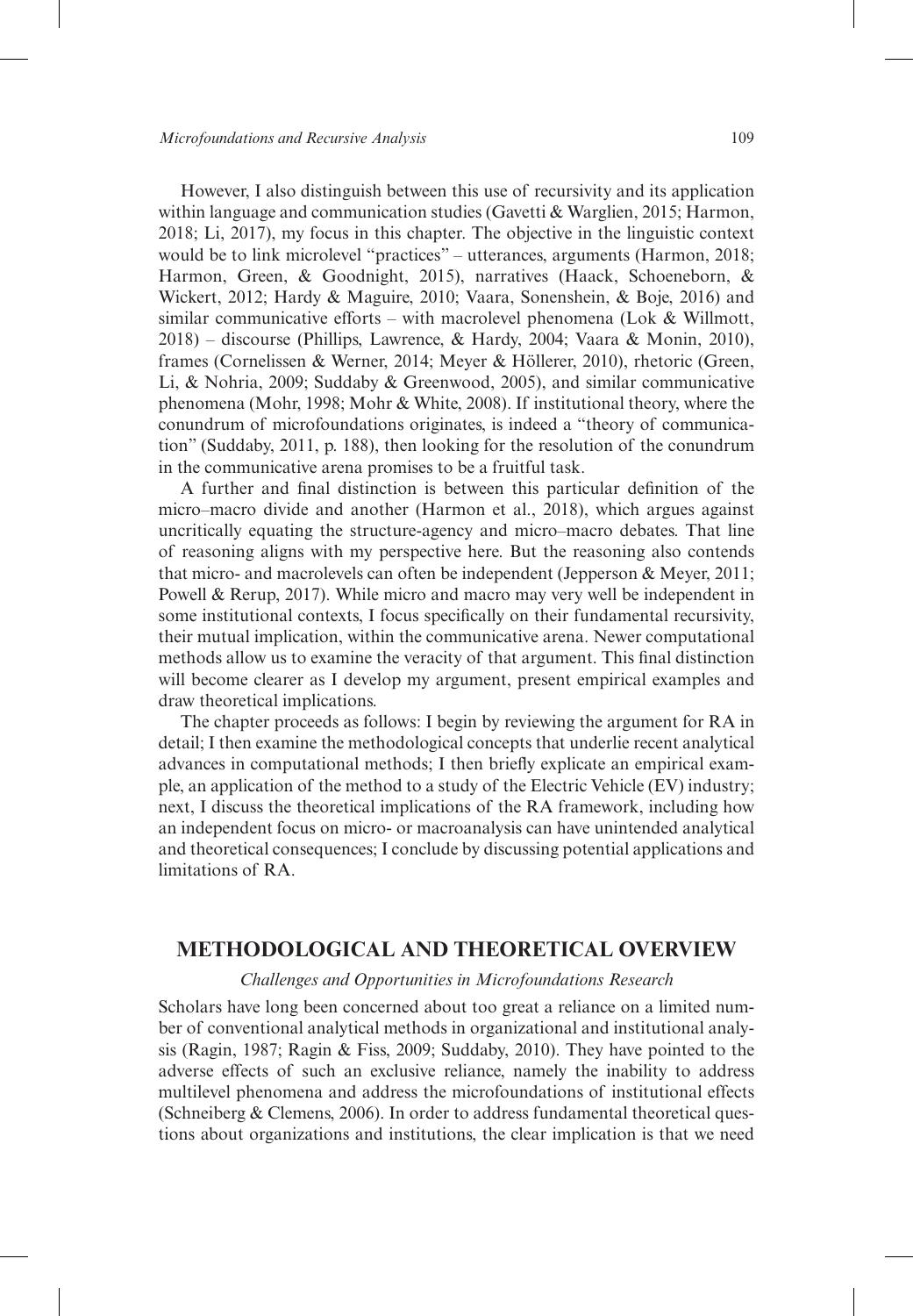to collectively revisit our long-standing analytical tendencies while taking better advantage of novel methods and approaches (David & Bitektine, 2009).

Recent advances in data-analytic (so-called "big data") methods and the availability of large-scale text datasets together present a unique opportunity to revisit the macro–micro gap in organization studies and institutional theory (Barley & Tolbert, 1997; Yu, Jannasch-Pennell, & DiGangi, 2011). The opportunity to re-theorize the macro–micro gap is even greater, as much of the methodological progress in analyzing textual data has taken place in (and has so far been largely confined to) the technical disciplines of Computer Science (CS), Natural Language Processing (NLP), and Computational Linguistics. Those disciplines have taken center stage after the advent of machine learning (ML) and artificial intelligence (AI), which offer the ability to conduct *distant reading* (Moretti, 2005), which promises the ability to analyze and "comprehend" large-N text corpora in a fine-grained way normally reserved for small-N, deeply contextual analysis (Edelmann & Mohr, 2018; Nelson, 2017).

Novel computational methods that have only recently begun to enter organizational and institutional studies thus present the opportunity to radically alter, even permanently reduce, the small-N, large-N tradeoff (Ignatow & Mihalcea, 2017; Kobayashi, Mol, Berkers, Kismihók, & Den Hartog, 2017). These analytical advances allow us to revisit the methodological constraints built into important aspects of the micro–macro divide in institutional analysis. I rely on this newly available opportunity to propose combining the fine-grained detail of microlevel analysis with the scale and scope of macrolevel analysis. In what follows, I describe how advances in computational methods allow us to conduct research across the micro–macro divide but without painting ourselves into the methodological corner of cross-level research or the conundrum of inhabited institutions, the correlate of the paradox of embeddedness in structure-agency (Thornton, Ocasio, & Lounsbury, 2012).

My proposal in this chapter for what I have called RA therefore wagers that the methodological tail can wag the theoretical dog by drawing on advances in computational and text-analytic methods to further organizational and institutional analysis (DiMaggio, Nag, & Blei, 2013). Such a wager is especially appropriate early in the development of a field, when analytical advances initially outpace theoretical insights. Despite important methodological advances, the technical disciplines that have generated them also remain in many instances explicitly, and deliberately, *atheoretical* (DiMaggio, 2015), which opens the door for connecting across the disciplines in a way that advances both method and theory. It is equally appropriate since much of the microlevel activity that animates institutional phenomena takes place through communication channels and is both phenomenologically present and empirically discernible in communication processes (Bitektine & Haack, 2015; Green et al., 2009; Suddaby & Greenwood, 2005).

While studying microfoundations is a necessity, we can begin to resolve the field's methodological stalemate that I noted in the beginning – theoretical richness confronting empirical poverty – by reframing the question not as simply one of multiple *levels* but mixed methods (Eckardt et al., 2018; Molina-Azorin, Bergh, Corley, & Ketchen, 2017). Much of organizational and institutional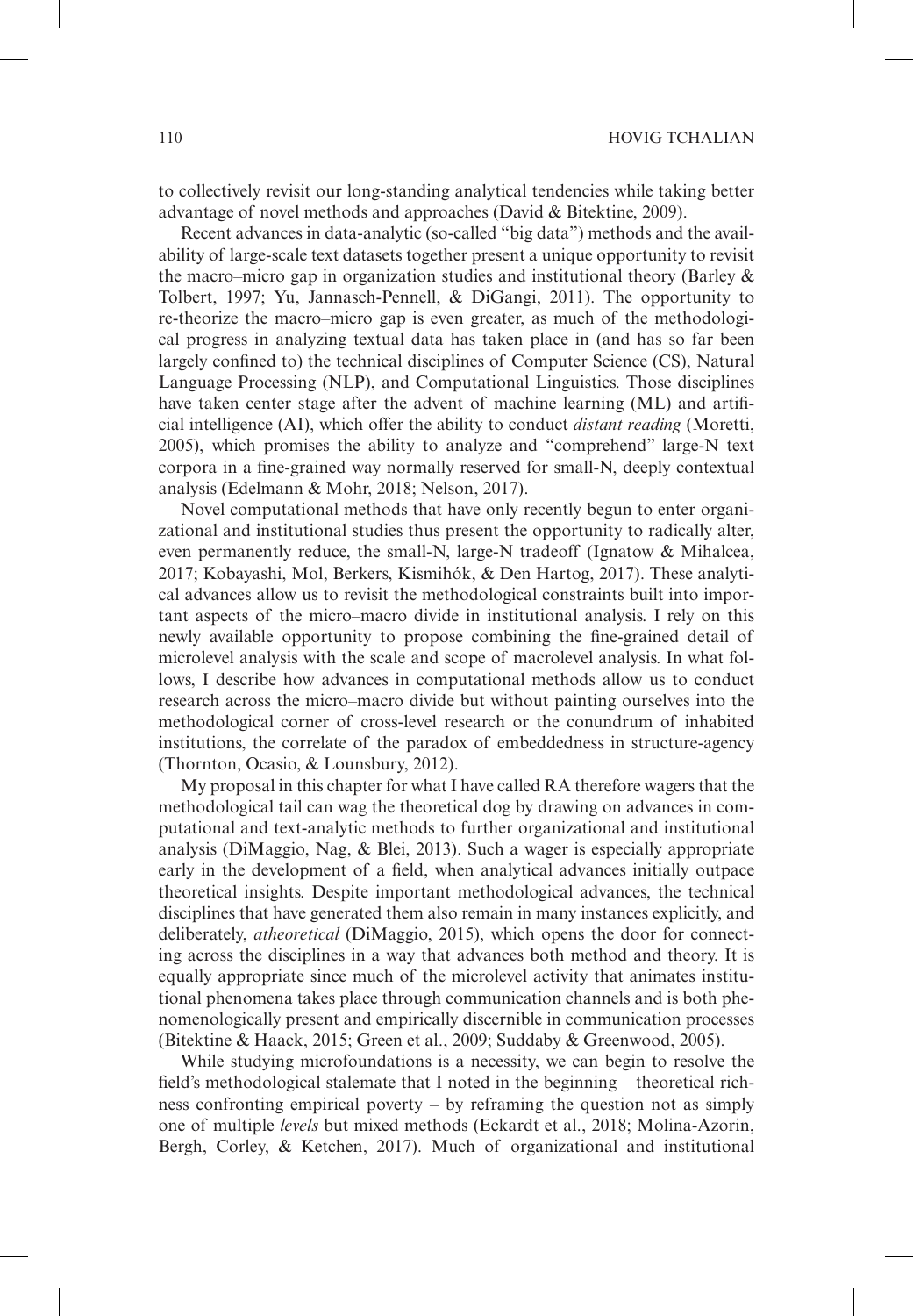analysis conflates microlevel analysis with qualitative, small-scale studies such as conversation analysis and grounded methods and macrolevel ones with quantitative, large-scale studies such as correlational analysis and event-history analysis. As a result, we cannot help but assume that micro- and macroanalysis must be done in isolation. As I will argue, a mixed-methods approach taps into the empirical correspondence between the micro and the macro (Giddens, 1984; Gray et al., 2015; Kaplan, 2016) instead of allowing methodological limitations to dictate the questionable assumption of their independence.

The chapter applies these insights to a review and explication of a case study of the modern EV industry undertaken by the author and co-authors (Tchalian, Glaser, Corso, & Kennedy, 2019). The case study demonstrates how the RA framework can help identify consistent, theoretically relevant *associations* present (but often *latent*) in large-scale textual data. Such associations define the interface of micro and macro, not because they lie *between* two entirely independent empirical or phenomenological levels but because they help identify underlying mechanisms that "partake" at once of both the micro and macro (Giddens, 1987). Doing so, I argue, will help organizational and institutional scholars begin to resolve a long-standing and fundamental conundrum – the *theoretical* dependence and *analytical* independence of micro- and macromethods.

#### **The RA Framework**

#### *Microfoundations, Multiple Dimensions, and the Recursivity of Language*

In the chapter in his *Social Theory and Modern Sociology* (1987) on Erving Goffman's classic texts, *The Presentation of Self in Everyday Life* (1956) and *Frame Analysis* (1974), Anthony Giddens argues for the "recursive" nature of microprocesses and macrostructures: he asserts that neither is independent of, but rather depends on and reproduces, the other. In doing so, he highlights Goffman's insistence that his study of microlevel interactions and the "interaction order" could and should be studied independently of macrostructures. Giddens takes issue with Goffman's insistence on what might be called a "flat" or "simple" ontology, whereby microlevel processes can be studies alone or directly aggregated into macrostructures. Giddens argues instead for understanding every social interaction as a practice characterized by recursiveness and implicated in producing and reproducing what we recognize as "social institutions" (Giddens, 1987, p. 135).

In one instance, Giddens (1987) points to Goffman's use of the work "talk" to describe his study of conversations in individual encounters. He distinguishes talk from "language," a "formal system of signs and rules" (p. 126), the formal conventions of signifying systems that Giddens defines as at once the source and product of such talk. The comparison is reminiscent of Ferdinand de Saussure's distinction in his *Course in General Linguistics* (1956) between *parole* and *langue*, the former equivalent to "talk," informal linguistic interactions, the latter to "language," the formal rules and structures of language. (Computational textanalytic methods such as NLP, similarly distinguish individual instances of a word, "tokens," from their abstract "types," a distinction we will return to in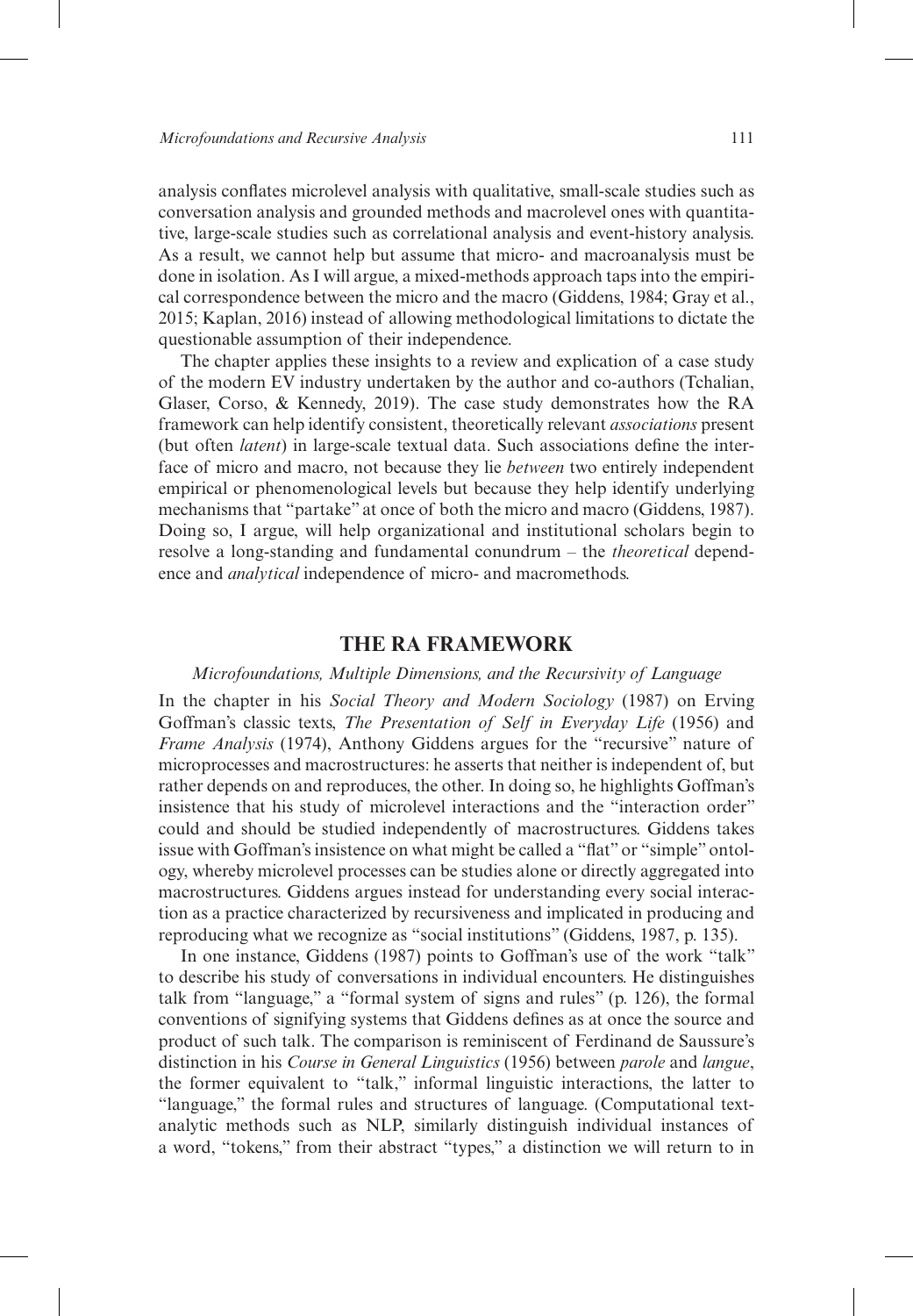discussing the methodological implications of micro–macro recursivity.) Without equating it directly with the structure-agency relation, Giddens' argument makes a specific claim regarding the macro–micro divide. According to the claim, the recursiveness of talk and language highlights the recursiveness of microlevel interactions and macrosocial structures.

Giddens' (1987) paraphrasing of Goffman in explaining the implications of studying an individual instance of "co-presence" and "its connections with broader ritual occasions of a macro-structural kind" (p. 132) is instructive in understanding the nature of that recursiveness. The former should not be regarded, Giddens (1987) argues,

as an "expression" of the properties of institutions; it is a form of activity established "in regard" of those institutions. There is only a loose coupling to the qualities of the institutions themselves. (pp. 132–133)

Giddens pushes beyond such loose coupling, to characterize individual, microlevel interactions and social, macrolevel structures in their recursiveness, their ability to reproduce institutions in the very process of their being carried out. As Giddens (1987) argues, "individuals experience different contexts of co-presence as episodes within the time-space paths they trace out in the course of their day-to-day activities" (p. 137), a formulation remarkably consistent with current practice theory (Smets et al., 2017). In pointing to the "concurrent presence" of the macro in (and in congruence with) the micro, Giddens is arguing for more than simple path dependency; he is arguing for the macro partaking, being *implicated*, in the macro, and vice versa.

What matters to Giddens, and what I argue is consequential to the analysis of micro and macro units and levels of analysis, is precisely how each is recursively implicated in the other (Fig. 1).



That *congruence* is belied by the analytical techniques and tools traditionally used by researchers who study language and communication (Ignatow & Mihalcea, 2017; Kahl & Grodal, 2016; Loewenstein, Ocasio, & Jones, 2012). As Giddens (1987) puts it, many scholars mistakenly identify Goffman's works with the "qualitative study of the small scale" (p. 113) because he "employs none of the sophisticated modes of quantitative research or analysis favoured [*sic*.] by many sociologists" (Giddens, 1987, p. 113). While Giddens' statement is three decades old, modern social-science and organizational researchers do much the same in equating qualitative studies with micro analysis and quantitative ones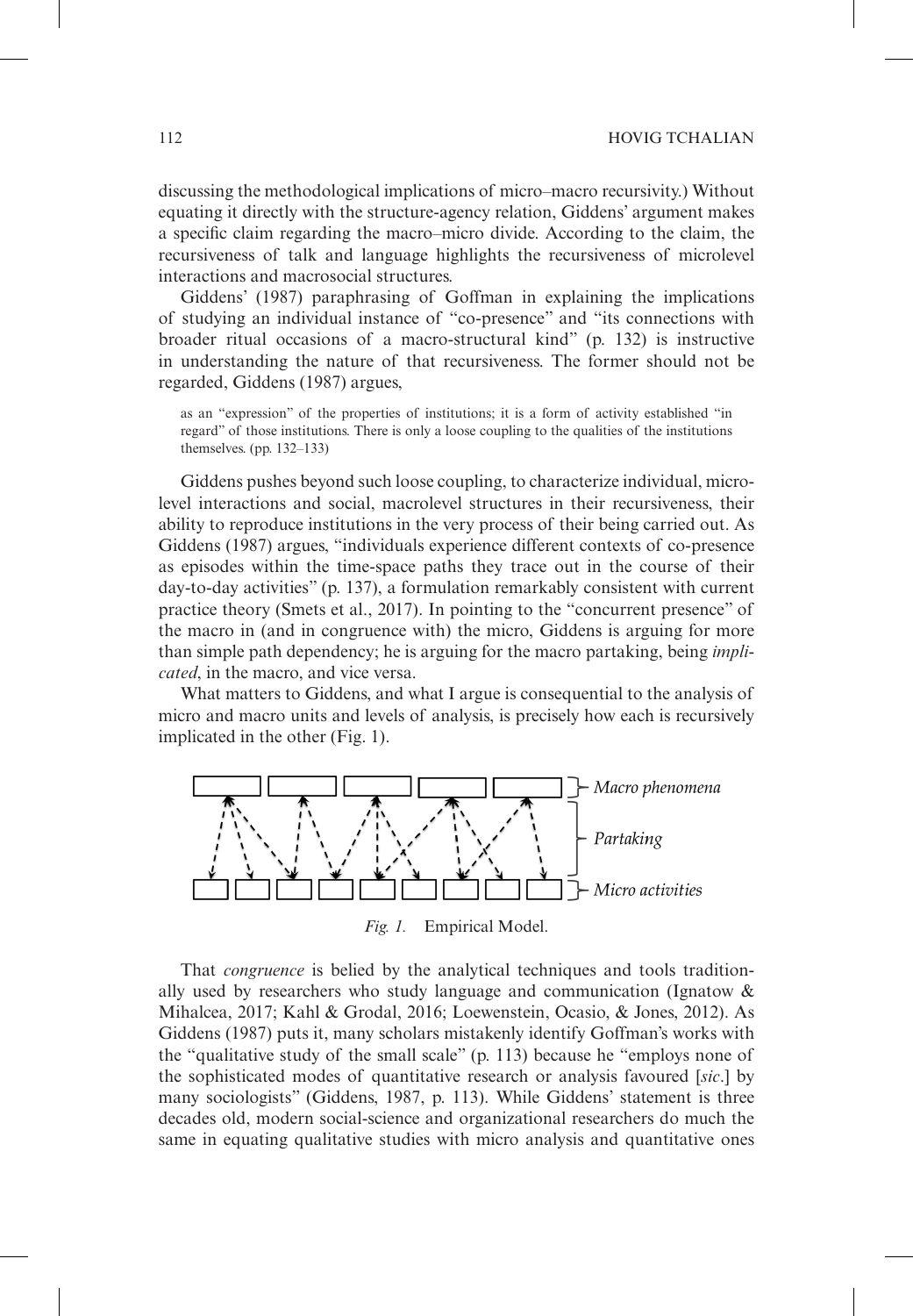with macroanalysis. By allowing for the large-scale analysis of granular data, the advent of quantitative computational text analysis goes a long way toward belatedly making Giddens' argument. The congruence of traditional qualitative analysis (Glaser & Strauss, 1967; Miles & Huberman, 1994) with newer computational techniques and methods for text analysis (Krippendorff, 2004; Nelson, 2017) makes a renewed argument for the implications of each for, and in, the other and their complementarity within mixed-methods approaches (DiMaggio, 2015; Kaplan, 2016; Molina-Azorin et al., 2017).

In the next section, I present the three-part RA framework, anchoring each part in a related computational concept and the fundamental tradeoffs associated with it. I use the framework to structure the review of the EV case study in demonstrating the application of my argument about the methodological utility and theoretical value of RA.

#### *Recursive Analysis: A Framework*

The recursive framework I present here draws from the theory of structuration and the methods of ML, a sub-field of Artificial Intelligence (AI). AI is the name given to automated computational methods for extracting insights from data, originally developed in the 1940s. The field of AI has made rapid advances over the last two decades as a consequence of increases in data availability and computing power. ML is a category of AI techniques implemented through a core, repeatable process of "machine learning." Large volumes of data help a machine learn relationships by recognizing latent patterns – for instance, what textual attributes or features ("dimensions," in the common ML parlance), such as particular words, word combinations, or parts of speech tend to characterize or be closely associated with the EV market category.

Modern applications of ML methods often involve the use of NLP tools that help automate the identification of features. The first few steps often involve pulling, or "extracting," relevant details from a text corpus. NLP "packages" in open-source software, such as those written for the programing language Python (particularly the popular "scikit-learn" package) and the open-source analytical platform R, perform that extraction (Evans & Aceves, 2016). The extraction process automates many of the manual and often repetitive and labor-intensive tasks carried out in text-based coding (Glaser & Strauss, 1967; Krippendorff, 2004; Miles & Huberman, 1994; Nelson, 2017).

ML researchers have devised sophisticated techniques and methods for this kind of analytical work. Those methods generally follow a simple three-step process for data analysis and model building, from the application of *domain knowledge* through *knowledge discovery* (Maimon & Rokach, 2010, p.3). The RA framework focuses on the three critical steps in that process, starting with multidimensional data and ending with meaningful insights (Kobayashi et al., 2017):

As the Fig. 2 shows, analysis moves from greater to fewer dimensions, from an initial step of (1) dimensionality reduction, through the critical analytical step of (2) pattern recognition, to the final step of (3) generalization, drawing implications for a particular set of practices (in the technical disciplines) or for some aspect of the social world (in the social and organizational sciences) (Gibson, 2017).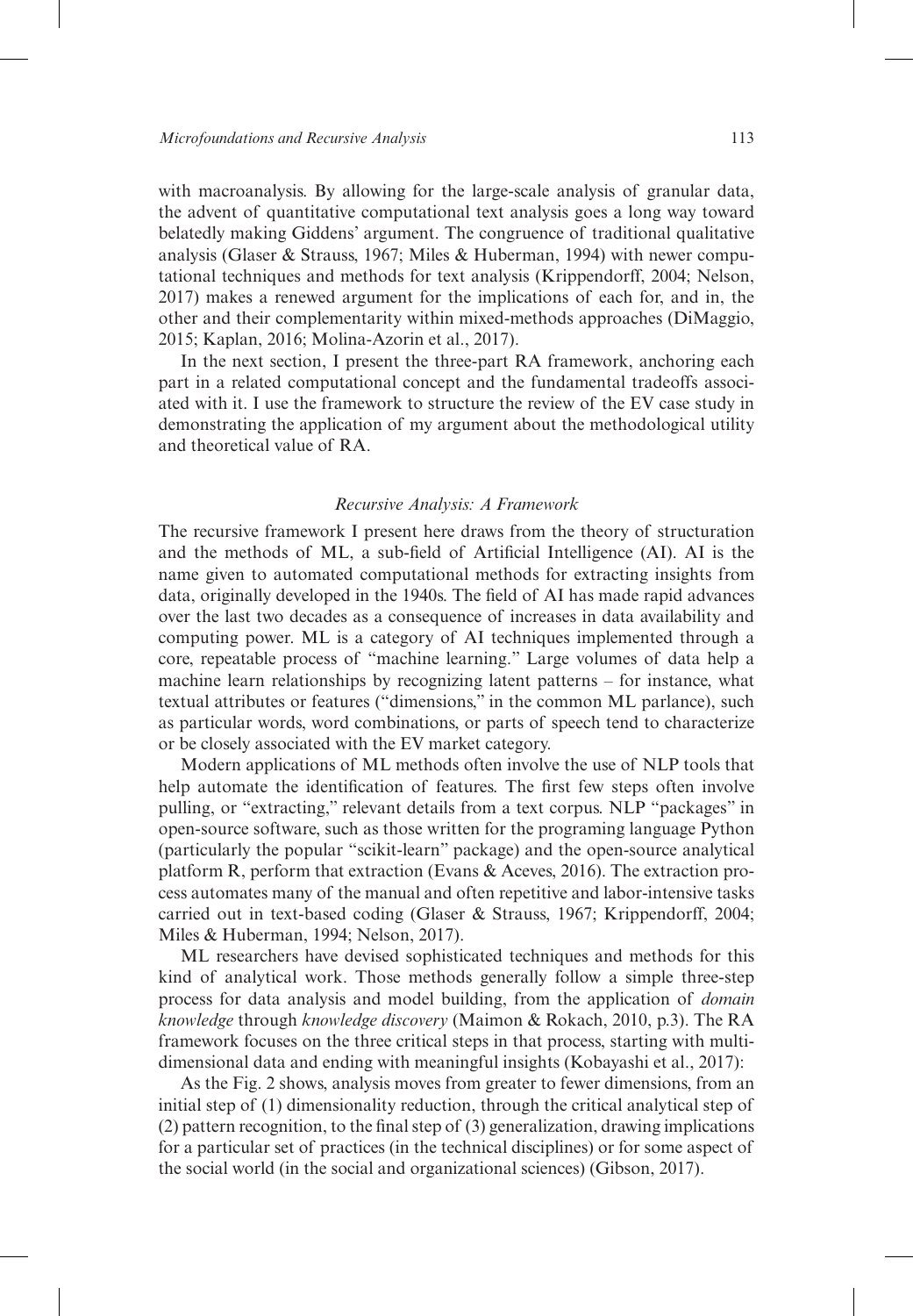

*Fig. 2.* Analytical Process.

I adapt this three-step analytical process to propose the following mixed-methods RA framework.

The framework explicitly extends the fundamental analytical approach of dimensionality reduction, pattern recognition and generalization from ML (Fig. 2). Each analytical step in the framework has specific consequences for theory development. In the RA framework, every step includes more than one method, combining small-N and large-N analysis, which as I have suggested operationalizes analytically the latent recursivity across micro- and macrolevels that Giddens identified in Goffman. As the Fig. 3 shows, that greater freedom to vary and combine methods requires greater coordination at every step and across the steps between analysis and theory. And while theory is "generated" in the final step, as the second set of directional arrows suggest (and as I will suggest through the case study), every step has repercussions for every other and impacts theoretical outcomes. This approach is very much in keeping with the analytical ML process of discovery as well as the different strands of qualitative analysis (Eisenhardt, 1989; Gehman et al., 2018; Nelson, 2017; Tunarosa & Glynn, 2017). It is also in keeping with the phenomenological co-constitution of micro-level, foundational activities and processes and macro-level, institutional outcomes and phenomena.

In the case study below, I briefly describe each of the steps in Fig. 3, identify its benefits and tradeoffs with reference to both computational and qualitative analysis, and apply it to the analytical example that makes up the EV case study. Reconsidering the tradeoffs in light of the case study will help redefine the risks and challenges of exclusively macro and micro approaches and the same potential benefits of aligning them in complementary ways. Those benefits have implications for the analytical conundrum of microfoundations research I outlined earlier.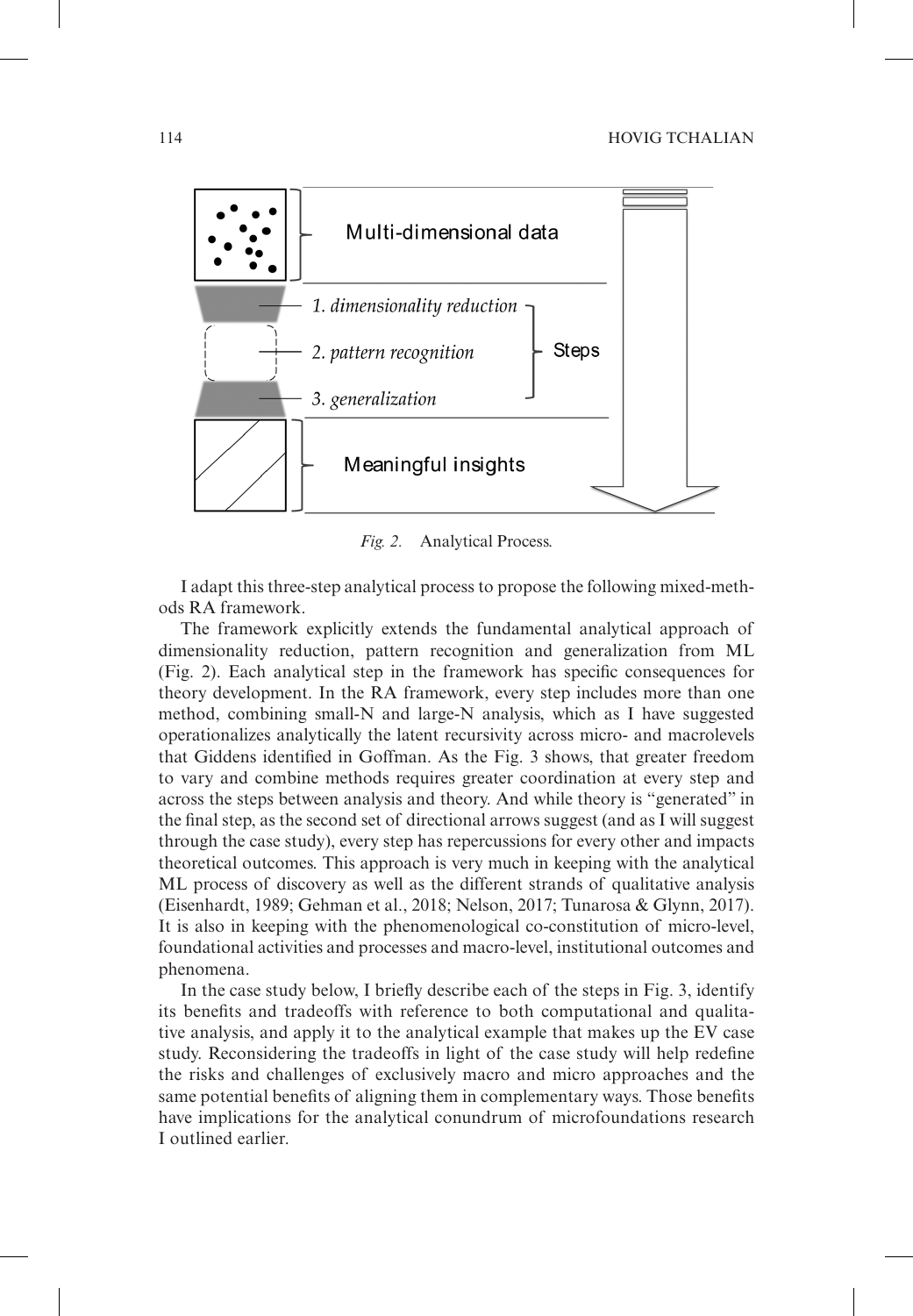

*Fig. 3.* The Recursive Analysis Framework.

#### *Recursive Analysis: A Case Study*

The analytical examples of the EV case are drawn from a study that my co-authors and I conducted of the modern re-emergence of the EV category (Tchalian et al., 2019). In the study, we call the EV a category exhibiting "extended nascency," since it has existed since the late 1800s but has not been an economically or institutionally viable category since losing the battle for dominant design in the early 1900s against the Internal Combustion Engine (ICE) and has been periodically reborn since. We used 25 years of textual data gathered from the Factiva database, namely newspaper stories that mention "Electric Vehicle" and its variants along with Press Releases about the first models of the three most prominent EV makers of the era, General Motors (GM), Tesla, and Nissan – the EV1, the Roadster, and the Leaf, respectively.

Our data start in 1990, the year that GM announced the first mass-produced fully-electric vehicle in the modern era, the Impact, renamed the EV1 when it launched in 1996 and shelved soon after, in 2003. They include the subsequent launch of Tesla's Roadster, which was launched in part as a reaction to GM's market exit. The data carry us through 2014, four years after the launch of the Nissan Leaf, when investments in the category began to substantially increase – aimed at increasing charging infrastructure, financial incentives, and regulatory pressure. Our research question is aimed at understanding GM, Tesla, and Nissan's distinctive strategic categorization efforts with regard to a category with historically negative associations and valence.

At the heart of the case study is the iterative, recursive approach to data analysis and theorizing depicted in Fig. 3. We began by analyzing the consistent linguistic patterns in each of the three firms' category association efforts (PR and marketing documents), comparing them against the development of the category as a whole. We qualitatively coded and analyzed a unique text archive  $(N=27)$ , in order to inductively capture the microlevel communication, then replicated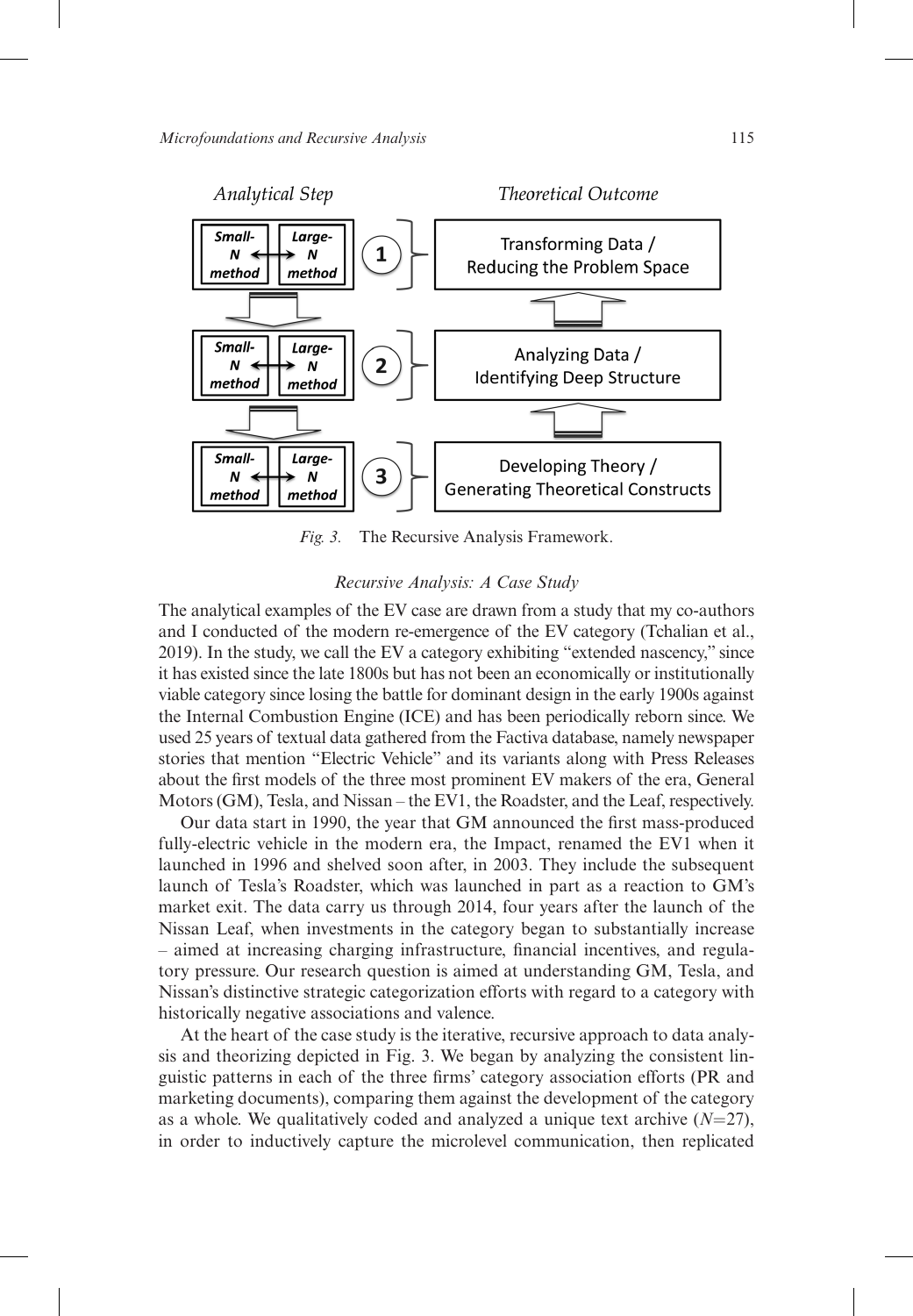the coding with NLP tools and custom computational coding procedures for the full Factiva text corpus ( $N = 12,000$ ), in order to capture macrolevel category developments.

The analysis is divided into three stages corresponding to the three parts of the RA framework. I describe each step in more detail below. Since examining every aspect of the analysis is impossible (and unnecessary, since the analysis is available in the full paper), the substantive analytical details I present are the ones most relevant to the RA framework and its implications for microfoundations research.

#### *1. Dimensionality Reduction: Reducing the Problem Space*

The first and most important step in the RA framework is reducing the problem space. This step primarily involves transforming or reducing multi- or highdimensional data, or data with a very large set of attributes or features.

The difficult balance between macro and micro, as traditionally defined, is illustrated in a fundamental tradeoff central to ML approaches, the "curse of dimensionality," whereby including too many features can introduce spurious relationships, while leaving out too many may abstract away too much signal along with noise. While the tradeoff is familiar from more traditional quantitative and statistical methods, it is particularly prevalent in ML and computational text analysis, which often deals with large-scale text corpora. Such corpora are comprised of multidimensional data, in which every individual word or phrase, whether its abstract linguistic "type" or its instantiation in a particular "token," can represent a dimension or feature.

ML researchers have developed a series of analytical methods for filtering, re-engineering, transforming, combining or otherwise selecting or reducing the number of dimensions that go beyond traditional statistics and variance-based methods (Maimon & Rokach, 2010). Importantly, such large-N methods align with small-N, often qualitative, methods with a similar objective (Ragin, 1987). For instance, when conducting what has come to be called first-order coding of small-N data in grounded theory (Glaser & Strauss, 1967) and its modern analogs, in particular what has come to be called the "Gioia method" (Gioia, Corley, & Hamilton, 2013), researchers pay attention to particular, consistently occurring empirical aspects of an object of study – such as the most commonly occurring terms, associated pairs, or other relational patterns in a text corpus. Computational methods share the same objective of reducing the multiple dimensions of a dataset to a more analytically relevant and manageable number.

The two methods, micro and macro, respectively, share a fundamental analytical principle about dimensionality reduction. My co-authors and I took that analytical principle a step further by incorporating in it Giddens' insight about the partaking of microlevel activity and macrolevel phenomena. We noticed in our small-N coding, for instance, that verbs, and in particular "to be" (is, are, will be, can be, should be) played a fundamental role in category associations. They linked automotive firms and models to particular features and benefits of the EV and adjacent automotive and non-automotive categories.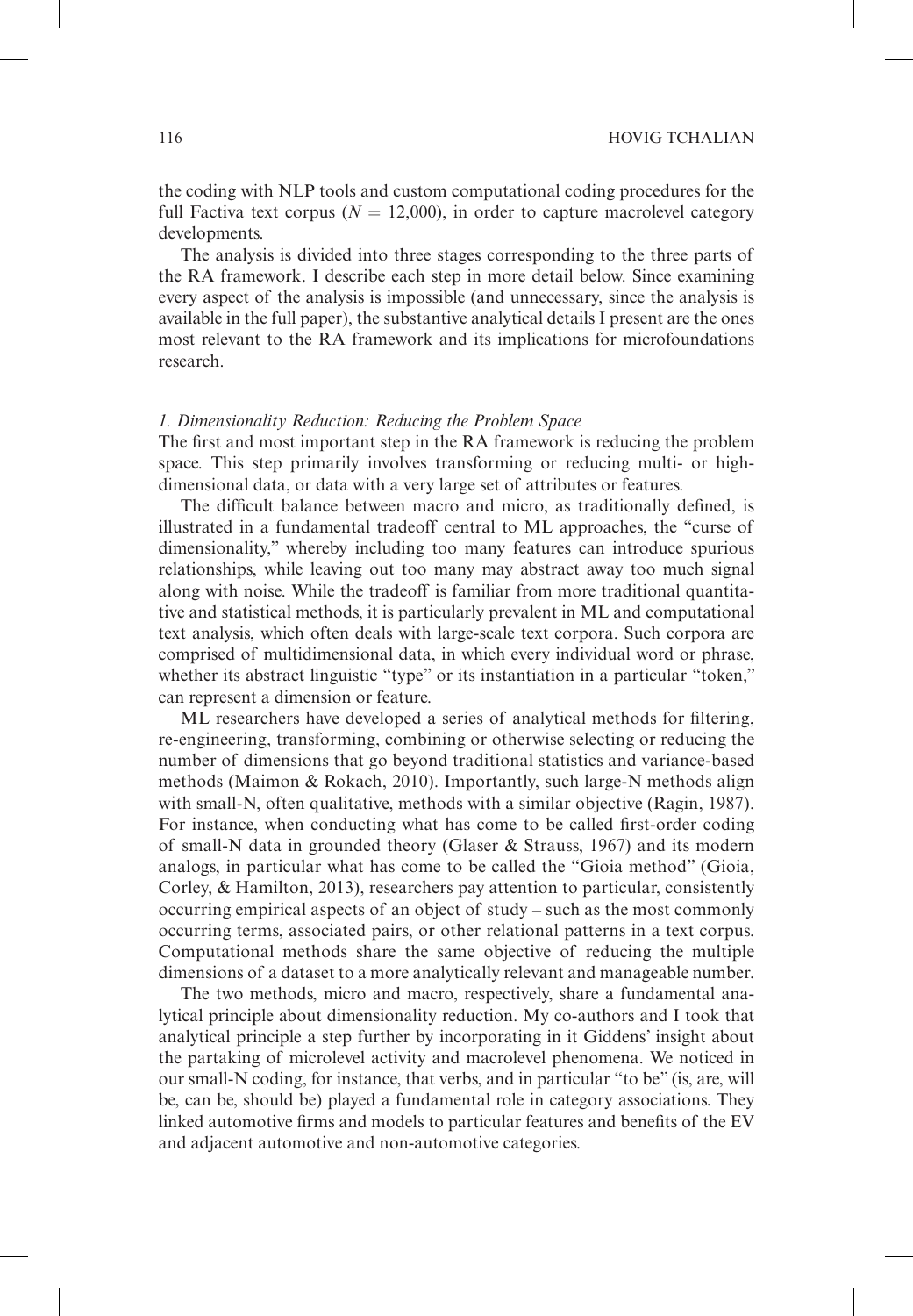This intensive microlevel coding of individual texts, combined with the macrolevel discovery across a substantially larger text corpus, helped us reduce the problem space but also better bridge the micro–macro divide, generating finegrained analysis at scale. By replicating the microcoding in our macroanalysis but also expanding it, based on novel associations our computational analysis revealed, our aim was to operationalize the empirical partaking, the recursivity, of micro and macro in our analytical method. Our iteration across qualitative and computational methods helped refine our approach and reduce our analytical attention to empirically and theoretically relevant dimensions.

It is important with regard to this first step not to make a logical leap between large text corpora and macrostructures or phenomena. So while microcoding and macroanalysis of media-related texts analytically partake of the recursivity of micro and macro, that is due to there being an explicit proxy in our study for the macrolevel EV category. The same would not be true of the firm-level PR documents alone, micro and macro coding of which could certainly be methodologically useful, and was for us, but less theoretically meaningful. In our EV study, we deliberately microcoded our entire small-N corpus in our initial exploratory coding, in order to better capture as many associations as possible that we could search for and analyze at scale. We supplemented that coding with additional features captured in our large-N computational coding.

#### *2. Pattern Recognition: Identifying Deep Structure*

Identifying deep structure is the second step in the RA framework and the central one in any analytical or interpretive process – pattern recognition.

The numerous tradeoffs associated with this second analytical step for both small-N and large-N data are familiar from canonical studies of social-scientific method (Eisenhardt & Graebner, 2007; Krippendorff, 2004; Ragin & Amoroso, 2011). For small-scale data, the Gioia method standardizes what is sometimes an implicit analytical decision in qualitative coding (Cornelissen, 2017). Researchers may observe regularities or patterns in their underlying data during "first-order" coding, identifying frequent or consistent relationships. Likewise, when performing "second- order" coding, researchers may observe that the sets of words consistently associated with two competing firms converge or diverge as a market category develops.

In ML, this step generally involves recognizing and revealing latent associational patterns (Kennedy, 2005, 2008). NLP-based approaches such as Topic Modeling (Blei, Ng, & Jordan, 2003; Mohr & Bogdanov, 2013) align well with such thematic coding and the generating of theoretical concepts (DiMaggio et al., 2013). Topic modeling identifies mathematically consistent co-occurrences of words (often reduced to a set of relevant ones, as in our step one) that constitute "topics," or themes. While such mathematically generated themes are only the beginning of theorizing (Hannigan et al., 2019; Kaplan & Vakili, 2015), that fact is no different in small-N, traditionally qualitative (Gioia et al., 2013; Glaser & Strauss, 1967; Langley & Abdallah, 2011), or indeed large-N, traditionally quantitative (Eisenhardt & Graebner, 2007), approaches.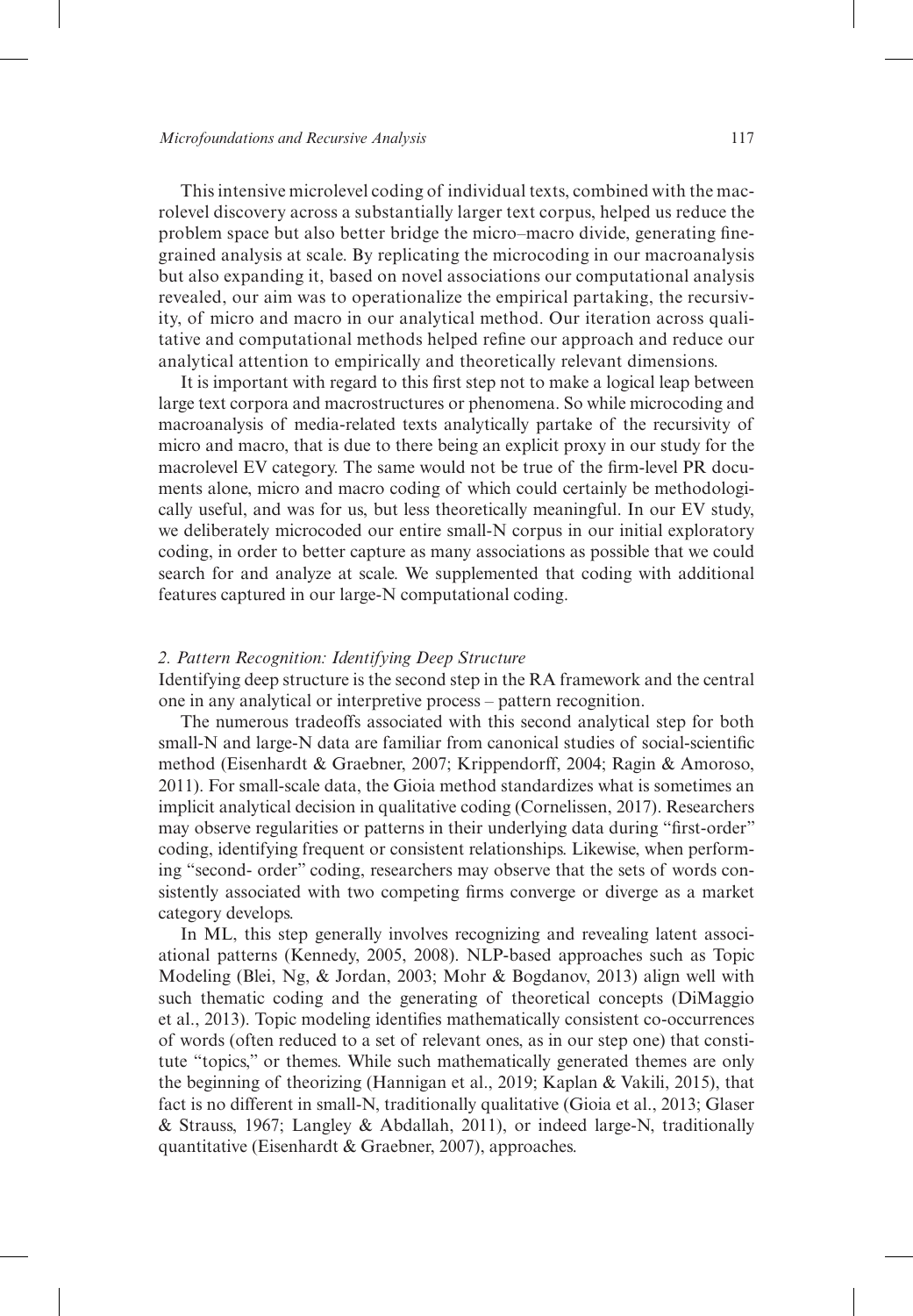For the purposes of the RA framework, it is this central step of pattern recognition that best captures the analytical recursivity and theoretical partaking of the micro and the macro. In conducting our EV study, my co-authors and I operationalized the micro–macro partaking by incorporating it into a recursive method that closely aligned our analysis across our small-N and large-N corpora. We employed methods familiar from grounded theory and qualitative analysis but also informed by prior work and theorizing (Rosa, Porac, Runser-Spanjol, & Saxon, 1999) as well as our theoretical objective – analyzing consistent patterns associated with the EV category. (We took that objective a step further by also paying attention to associational patterns and mechanisms across firm-level documents and category-level ones, shading our analysis into the territory of larger debates about microfoundations and embedded agency mentioned at the start.)

We therefore used our prior coding for category labels and product features and benefits, as well as types of association – direct, indirect, and ambiguous (the last of which was a result of the discovery process). We identified each of those sets of associations with their linguistic markers and grouped like ones together. Our intensive qualitative analysis revealed that certain features and benefits seemed to cluster together, appearing regularly in close proximity to each other. We also replicated our qualitative method in the form of fine-grained, automated algorithms using NLP tools.

We programed those associations with automated "parsers" that capture sentence-level relationships (available in Python's "NLTK" package, a family of NLP tools designed for such purposes, which we then customized to align with our qualitative coding). The tool gave us the opportunity to identify the same linguistic markers we coded for in our small-N corpus while being able to replicate the identification of associational patterns in automated fashion and on a larger scale. A secondary analysis used "word embedding" tools (available in Google's Word2Vec package), which identify the context in which particular words of interest are located. This additional automated sub-step allowed us to discover new types of association and identify a larger series of latent patterns not available in the small-N corpus. The small-scale and large-scale versions in this central step of pattern recognition directly informed each other, once again operationalizing analytically the theoretical recursivity between micro and macro.

It is worth noting that, although the second step in our EV study started with qualitative coding of the unique small-scale text corpus we had created for the purpose, it is just as appropriate to start with an inductive computational approach such as topic modeling with a relevant large-scale text corpus (kaplan & vakili, 2015).

#### *3. Generalization: Generating Theoretical Constructs*

Generating theoretical constructs is the third, inferential step that may include analysis and further interpretation beyond identifying deep structure. This final step in the process generalizes the analysis back "out" to social and institutional phenomena.

For small-N datasets, the Gioia method standardizes the process of generating theoretical concepts or constructs. In a classic study also based on small-N data,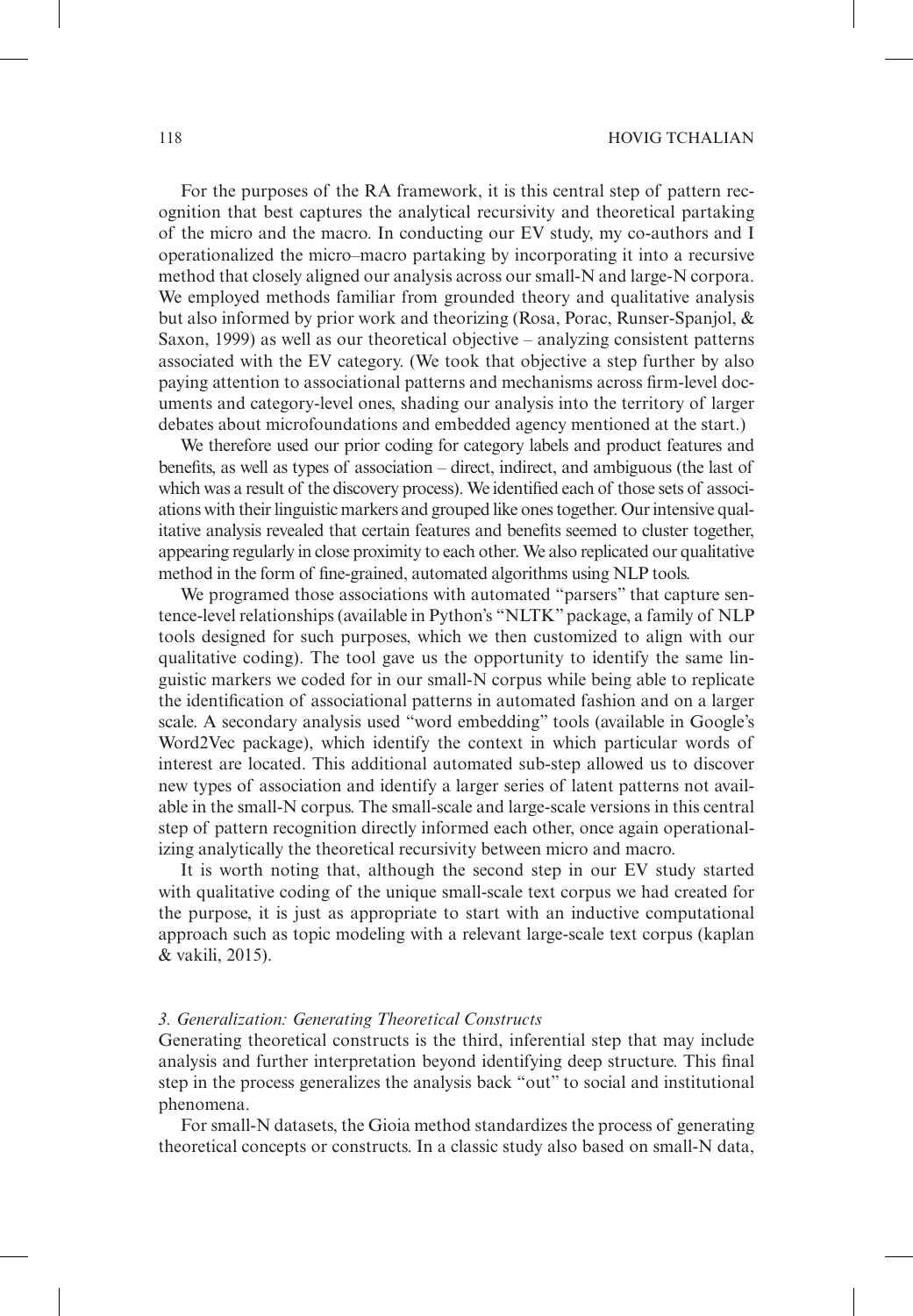for instance, Barley (1986) compared the adoption of a new technology at two CT scanning facilities and observed not only that the adoption played out differently across the two organizations but theorized how the disparate use and treatment of the technology helped bring about different organizational structures.

In the RA framework, this final step closely parallels a fundamental tradeoff between model fit and generalizability. If a model proves a poor fit to data in a study, it is clearly not useful. If it fits them too well, it is unlikely to generalize effectively beyond them. This challenge is known in ML as the problem of under- or overfitting of the model to the data, respectively. The same underlying tradeoff between analysis and generalization holds for the theoretical development central to our EV study or Barley's. In reviewing this final step in the case study, therefore, I refer to these macro–micro challenges as *theoretical* under- and over-fitting, respectively.

For larger methodological and theoretical purposes, the question of model fit represents the conventional dividing line between qualitative approaches – traditionally, small-N, case study methods, prone to under-fitting – and quantitative ones – traditionally large-N, quantitative ones, prone to over-fitting (Eisenhardt, 1989; Gehman et al., 2018). As applied in organizational research, the dividing line has therefore become theoretically self-fulfilling, especially with the ubiquity of variance-based quantitative methods such as multiple regression (Ragin, 1987; Ragin & Pennings, 2005) and the subsequent rise of qualitative methods based on grounded theory (Gehman et al., 2018; Glaser & Strauss, 1967). At the same time, it has too often become analytically irrelevant. In studying quantitative phenomena, researchers often need to abstract away from specific cases. Likewise, in aiming at the laudable goal of conducting in-depth, context-rich analyses of small-scale data, researchers sometimes too quickly make the inferential leap to a larger social phenomenon (Gehman et al., 2018).

As we might expect, the third and final step, "theory development," led to the chapter's primary theoretical contribution. As I explained above, the analytical objective was to identify the different category placement efforts of GM, Tesla, and Nissan, by way of associational patterns, under correspondingly parallel but also contextually different circumstances. Without going into too great detail, it is worth noting for our purposes here that our recursive methodology helped us capture each firm's categorization strategy by aligning micro-level coding with macro-level computation, which together helped us uncover latent associational patterns that were also theoretically meaningful. The addition of computational analysis and its alignment with qualitative coding helped us deepen our discovery process while also expanding it to the large text corpus, adding substantial rigor to our theoretical conclusions. And because the micro and macro analyses informed each other, together they allowed us to more effectively avoid both theoretical under- and overfitting.

#### *Recursive Analysis: Implications*

The triple challenge of the curse of dimensionality, model fit, and under-/over-fitting defines the classes of potential risks associated with various kinds of research. In aggregate, the tradeoffs associated with each challenge reinforce the dividing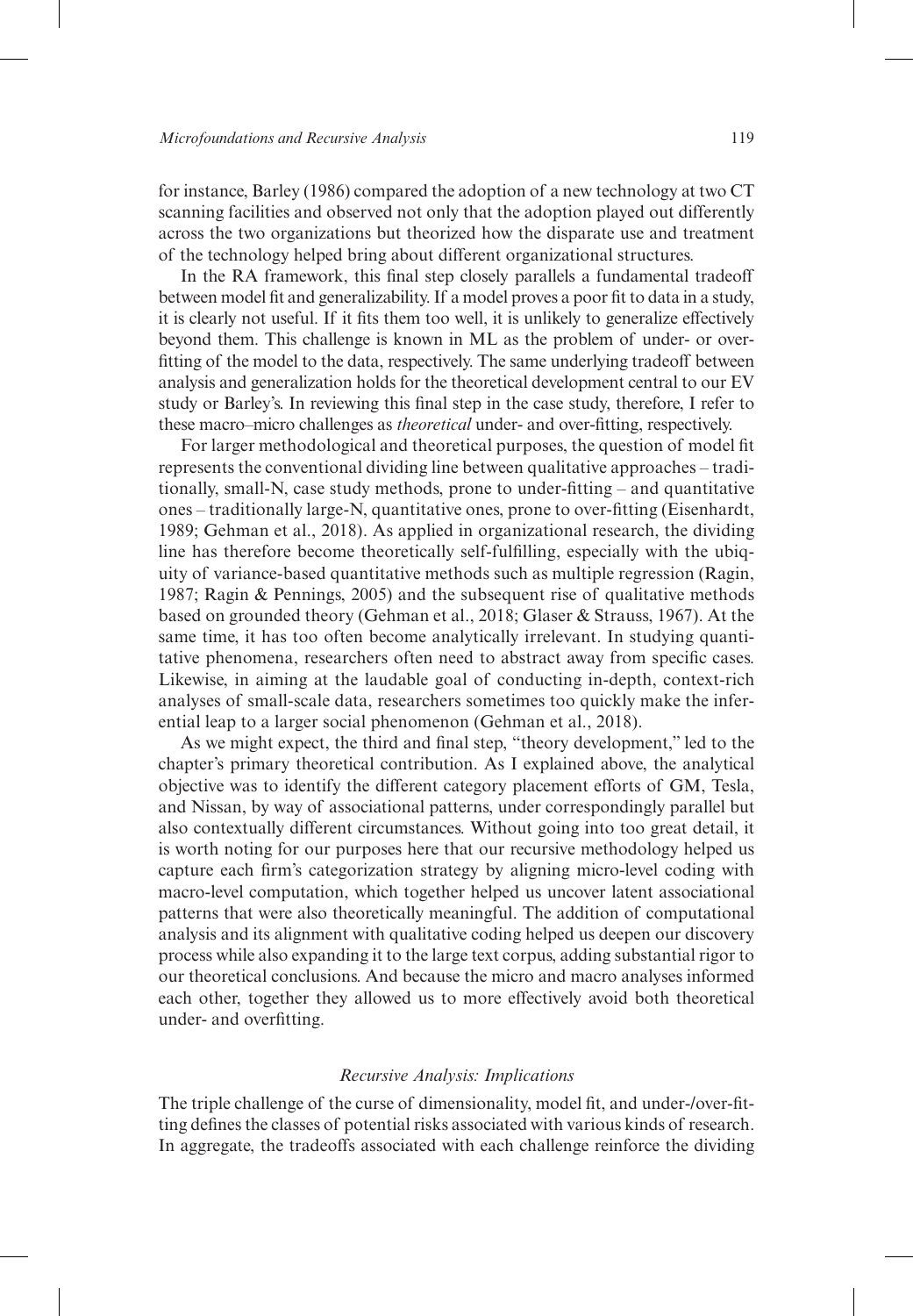line in organizational research between small-scale and large-scale research while they often inadvertently reproduce it.

The difficult tradeoff between under-fitting and over-fitting, for instance, has limited our ability to see how micro and macro phenomena partake of each other, as Giddens argues, and how the qualities of each can also prove complementary. And as I have argued, the intermediate step of identifying patterns in the data and the final step of abstracting from data or generalizing to theory too quickly all carry substantial methodological and theoretical implications and costs. I suggest that the analytical correspondence between certain small-N and large-N methods allows and encourages us to use both methods at once, each aligning with and reinforcing the other.

As the EV case study demonstrates, the alignment can go a long way toward acknowledging how macro structures and micro activities, practices and processes partake of one another analytically and take advantage of that fact methodologically in deploying what I have called the RA framework. It also helps operationalize the analysis of micro- and macro-level data on their own empirical terms, not as substitutes for but complements to each other. More important still, by aiming explicitly for alignment across small-scale and large-scale data (Fig. 3), this kind of analysis operationalizes the *empirical* partaking (Fig. 1) that Giddens identifies between microprocesses and macrophenomena in an expressly recursive analytical process (Fig. 2).

## **Conclusion**

My review of how my co-authors and I examined the development of the EV category proposed *RA* as a methodological framework. I argued that the conflation between small-N data and qualitative methods and large-N data and quantitative methods belies the recursivity between micro practices and macro phenomena. The assumed independence of the two analytical methods therefore also belies the independence of the two levels. The review of our case study demonstrated instead their interpenetration and recursivity, the partaking of the micro in the micro and vice versa.

Our EV study presented an ideal case to review from a methodological and theoretical perspective (Hitlin & Piliavin, 2004). Methodologically, the correspondence between specific instances of language use and institutional regularities represents an opportunity for studying how micro-level activity and macro-level legitimacy partake of, and are implicated in, each other. Theoretically, a model that examines the correspondence between language and institutions (Suddaby, 2011) helps us better understand the process of institutional creation, construction, and maintenance (Kennedy, 2008; Kennedy & Fiss, 2013).

Implementing the RA framework I propose in this chapter should help address what I have called the theoretical under-fitting, or contextual thinness, of exclusively quantitative methods and the theoretical overfitting, or contextual narrowness, of exclusively qualitative methods. As the review of the case study suggests, the directional sequence from qualitative observation to quantitative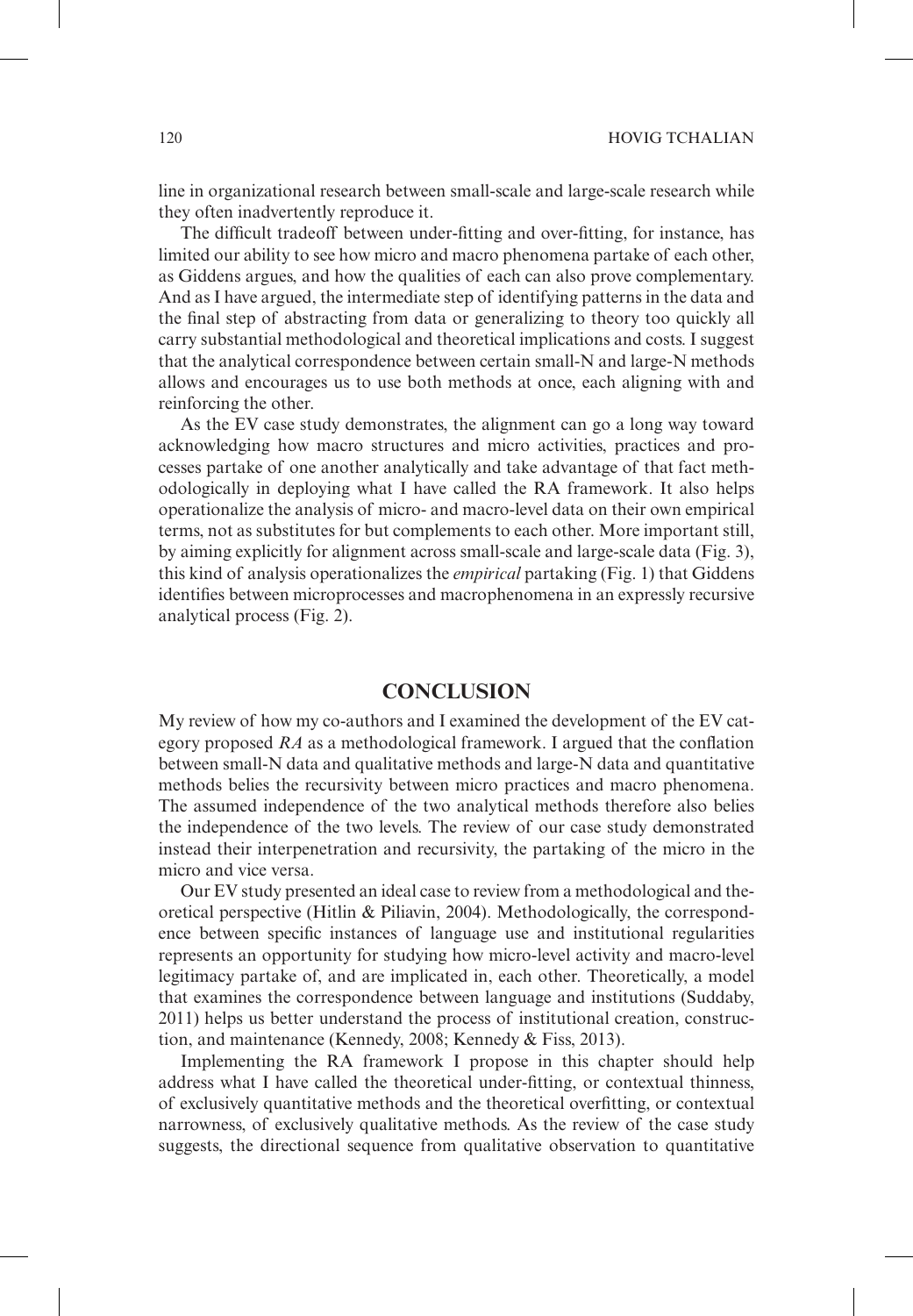confirmation, is context-dependent and therefore largely accidental (Tunarosa & Glynn, 2017). At the heart of ML, and the analogous RA framework I am proposing, is exploration, or induction. But just as there is no necessary equivalence between micro processes and qualitative analysis or macro phenomena and quantitative analysis, there is none between qualitative analysis and exploration / induction or quantitative analysis and confirmation / deduction (Ragin, 1987; Ragin & Amoroso, 2011). The methodological equivalent to Giddens' recursivity of *langue* and *parole* may very well be the power of a more flexible approach such as the one I propose here in generating the *abduction* that helps recognize patterns (step two) or, in some cases, even reduce the problem space (step one) or generate theory (step three), in every case and in aggregate partaking of both micro and macro (Kennedy & Fiss, 2013; Ragin, 1987). From this vantage point, movement from quantitative exploration, using inductive computational techniques, to qualitative complexity and confirmation is just as likely as the opposite and more common case (Cornelissen, 2017).

Finally, the RA framework I propose recognizes the opportunities afforded by advances in computational methods, which make possible the scaling of finegrained analysis. The proposed framework likewise recognizes the lag that the advances have created between theory and method. By charting a primarily technical course, such advances have generated findings with a largely atheoretical import, in effect creating an unintended paradigm shift (Kuhn, 1970) and, consequently, a methodological gap – one that calls for a return to microfoundations implicitly misidentify as a gap between theory and empirics. If we recognize the gap as primarily methodological, we can begin to find our way out of the current theoretical stalemate about microfoundations by working "back" from method to theory, closing the phenomenological loop. Doing so requires sustained attention to developing mixed-methods approaches that unite micro and macro as well as data and theory.

Advancing a recursive research agenda will allow us to harness technical developments and discoveries to reconfigure and re-invigorate urgent theoretical questions (Molina-Azorin et al., 2017). Not all data, textual or otherwise, will conform to those described in the case study above (Edelmann & Mohr, 2018). Likewise, not all research questions are appropriate for the RA framework developed in this chapter. But applied more deliberately and consistently, a research approach based on recognizing the multidimensional and recursive nature of textual and linguistic data in particular should help move us toward empirically measuring theoretical constructs and therefore toward asking and answering more large-scale, theoretically relevant research questions that remain unaddressed, such as: How do industries emerge (Kennedy, 2008; Kennedy & Fiss, 2013)? How do large-scale institutional "epiphenomena" (categories, logics) come to be, and how are they instantiated (Thornton et al., 2012)? When do widely held and deeply embedded assumptions, values, and ideologies (Giorgi, Lockwood, & Glynn, 2015; Tchalian, Alsudais, & Ocasio, 2019) change and when do they remain genuinely stable despite larger institutional shifts, and why? Implementing such a methodological approach requires the development of additional technical expertise in computational tools and methods. But unlike the more technically inclined disciplines from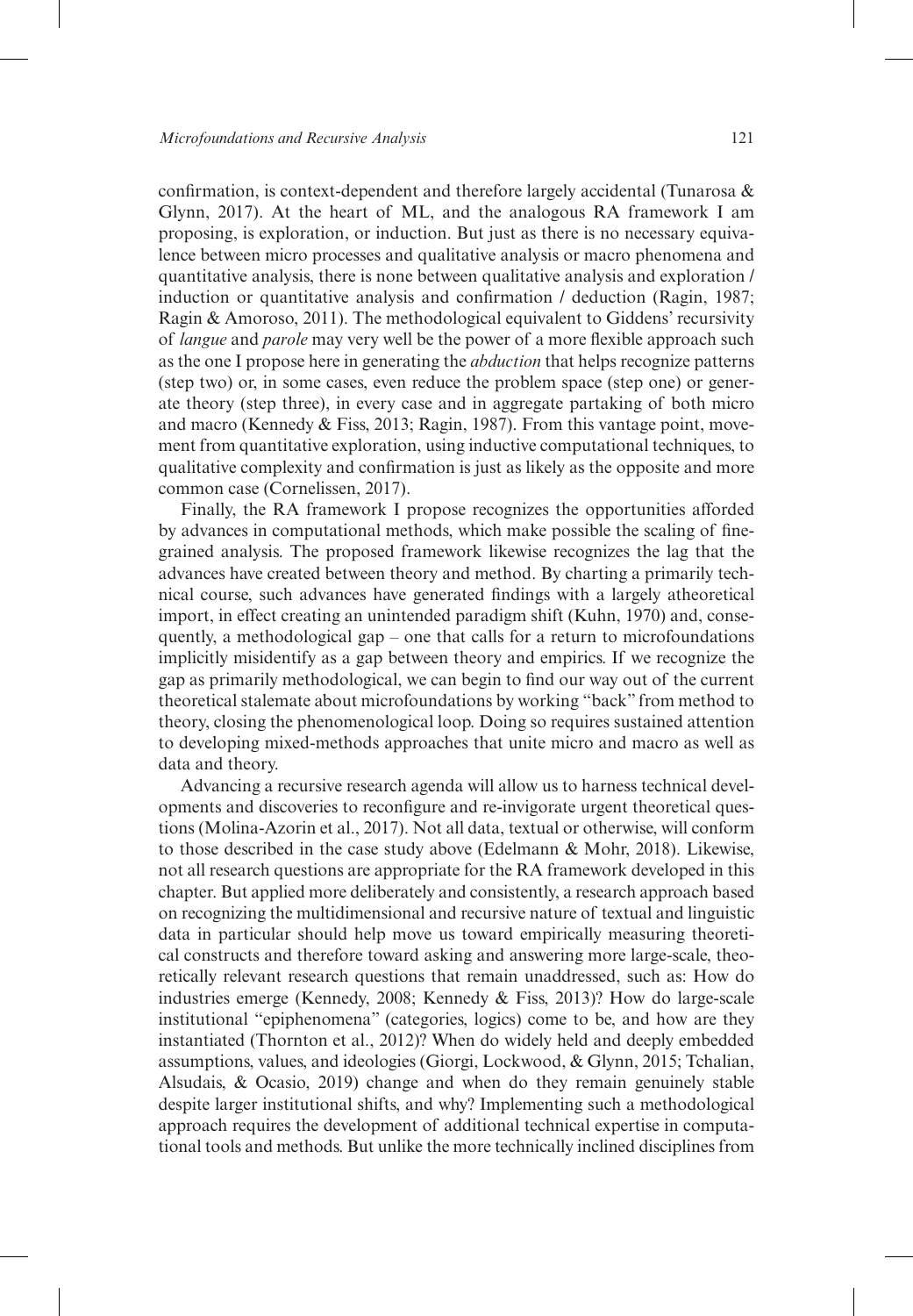which the methods originate, it aims to achieve the primary objective of organizational and institutional insights, a fundamentally theoretical orientation regarding the relevance, purpose and meaning of our research questions.

## **References**

- Aguinis, H., & Molina-Azorín, J. F. (2015). Using multilevel modeling and mixed methods to make theoretical progress in microfoundations for strategy research. *Strategic Organization*, *13*(4), 353–364. http://doi.org/10.1177/1476127015594622
- Barley, S. R. (1986). Technology as an occasion for structuring: Evidence from observations of CT scanners and the social order of radiology departments. *Administrative Science Quarterly*, *31*(1), 78–108. Retrieved from http://www.jstor.org/stable/2392767
- Barley, S. R., & Tolbert, P. S. (1997). Institutionalization and structuration: Studying the links between action and institution. *Organization Studies*, *18*(1), 93–117.
- Bitektine, A., & Haack, P. (2015). The macro and micro of legitimacy: Towards a multi-level theory of the legitimacy process. *Academy of Management Review*, *40*(1), 49–75.
- Blei, D. M., Ng, A. Y., & Jordan, M. I. (2003). Latent dirichlet allocation. *Journal of Machine Learning Research*, *3*(Jan), 993–1022.
- Cornelissen, J. P. (2017). Preserving theoretical divergence in management research: Why the explanatory potential of qualitative sesearch Should be harnessed rather than suppressed. *Journal of Management Studies*, *54*(3), 368–383. http://doi.org/10.1111/joms.12210
- Cornelissen, J. P., & Werner, M. D. (2014). Putting framing in perspective: A review of framing and frame analysis across the management and organizational literature. *The Academy of Management Annals*, *8*(1), 181–235. http://doi.org/10.1080/19416520.2014.875669
- David, R. J., & Bitektine, A. B. (2009). The deinstitutionalization of institutional theory? Exploring divergent agendas in institutional research. In D. A. Buchanan & A. Bryman (Eds.), *The SAGE handbook of organizational research methods* (1st ed., pp. 160–175). Thousand Oaks, CA: Sage.
- de Saussure, F. (1956). In C. Bally & A. Sechehaye (Eds.), *Course in general linguistics [1916]*. ( (3rd ed.). New York, NY: Philosophical Library. http://doi.org/10.1017/CBO9781107415324.004
- DiMaggio, P. (2015). Adapting computational text analysis to social science (and vice versa). *Big Data & Society*, *2*(2), 205395171560290. http://doi.org/10.1177/2053951715602908
- DiMaggio, P., Nag, M., & Blei, D. (2013). Exploiting affinities between topic modeling and the sociological perspective on culture: Application to newspaper coverage of U.S. government arts funding. *Poetics*, *41*(6), 570–606. http://doi.org/10.1016/j.poetic.2013.08.004
- Eckardt, R., Crocker, A., Ahn, Y., Floyd, S. W., Boyd, B. K., Hodgkinson, G. P., … Starbuck, W. H. (2018). Reflections on the micro–macro divide: Ideas from the trenches and moving forward. *Strategic Organization*. http://doi.org/10.1177/1476127018770048
- Edelmann, A., & Mohr, J. W. (2018). Formal studies of culture: Issues, challenges, and current trends. *Poetics*, *68*(May), 1–9. http://doi.org/10.1016/j.poetic.2018.05.003
- Eisenhardt, K. M. (1989). Building theories from case study research. *Academy of Management Review*, *14*(4), 532–550.
- Eisenhardt, K. M., & Graebner, M. E. (2007). Theory building from cases: Opportunities and challenges. *Academy of Management Journal*, *50*(1), 25–32. http://doi.org/10.2307/20159839
- Evans, J. A., & Aceves, P. (2016). Machine translation: Mining text for social theory. *Annual Review of Sociology*, *42*, 21–50. http://doi.org/10.1146/annurev-soc-081715-074206
- Felin, T., & Foss, N. J. (2005). Strategic organization: A field in search of micro-foundations. *Strategic Organization*, *3*(4), 441–455. http://doi.org/10.1177/1476127005055796
- Gavetti, G., & Warglien, M. (2015). A model of collective interpretation. *Organization Science*, *26*(5), 1263–1283. http://doi.org/10.1287/orsc.2015.0987
- Gehman, J., Glaser, V. L., Eisenhardt, K. M., Gioia, D., Langley, A., & Corley, K. G. (2018). Finding theory–Method fit: A comparison of three qualitative approaches to theory building. *Journal of Management Inquiry*, *27*(3), 284–300. http://doi.org/10.1177/1056492617706029
- Gibson, C. B. (2017). Elaboration, generalization, triangulation, and interpretation: On enhancing the value of mixed method research. *Organizational Research Methods*, *20*(2), 193–223. http://doi. org/10.1177/1094428116639133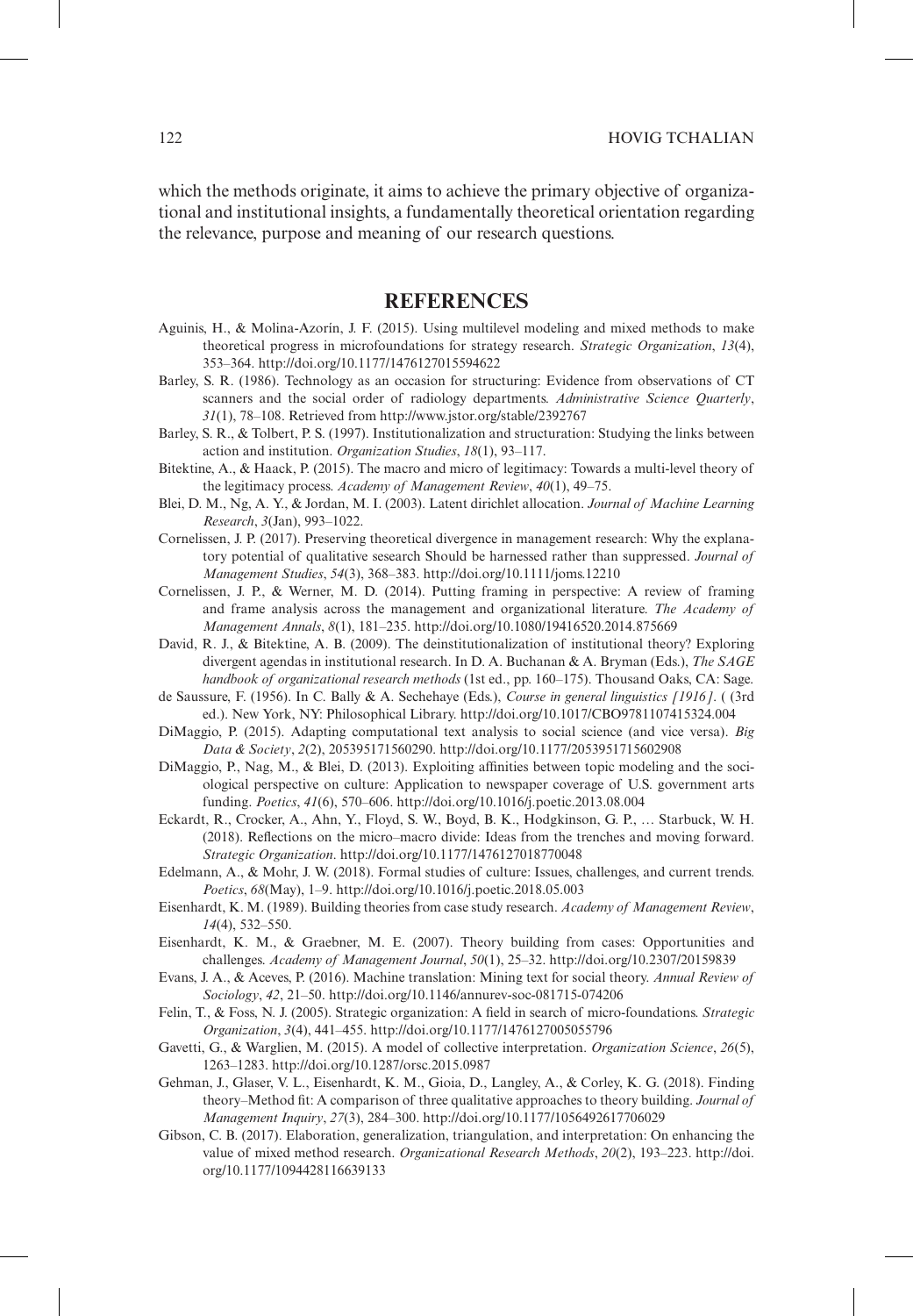- Giddens, A. (1984). *The constitution of society: Outline of the theory of structuration* (First, Vol. *12*). Berkeley and Los Angeles, CA: University of California Press. http://doi.org/10.1007/ BF01173303
- Giddens, A. (1987). *Social theory and modern sociology*. Stanford, CA: Stanford University Press. http://doi.org/10.2307/2069708
- Gioia, D. A., Corley, K. G., & Hamilton, A. L. (2013). Seeking qualitative rigor in inductive research: Notes on the gioia methodology. *Organizational Research Methods*, *16*(1), 15–31. http://doi. org/10.1177/1094428112452151
- Giorgi, S., Lockwood, C., & Glynn, M. A. (2015). The many faces of culture: Making sense of 30 years of research on culture in organization studies. *Academy of Management Annals*, *9*(1), 1–54. http://doi.org/10.1080/19416520.2015.1007645
- Glaser, B. G., & Strauss, A. L. (1967). *The discovery of grounded theory: Strategies for qualitative research*. Chicago, IL: Aldine Publishing Company. http://doi.org/10.2307/2575405
- Goffman, E. (1956). *The presentation of self in everyday life* (1st ed.). Ediburgh, UK: University of Edinburgh Social Sciences Research Centre. http://doi.org/10.2307/258197
- Goffman, E. (1974). *Frame analysis: An essay on the organization of experience* (1st ed.). New York, NY: Harper & Row.
- Gray, B., Purdy, J. M., & Ansari, S. (2015). From interactions to institutions: Microprocesses of framing and mechanisms for the structuring of institutional fields. *Academy of Management Review*, *40*(1), 115–143. http://doi.org/10.5465/amr.2013.0299
- Green, S. E., Li, Y., & Nohria, N. (2009). Suspended in self-spun webs of significance: A rhetorical model of institutionalization and institutionally embedded agency. *Academy of Management Journal*, *52*(1), 11–36.
- Haack, P., Schoeneborn, D., & Wickert, C. (2012). Talking the talk, moral entrapment, creeping commitment? Exploring narrative dynamics in corporate responsibility standardization. *Organization Studies*, *33*(5–6), 815–845. http://doi.org/10.1177/0170840612443630
- Hannigan, T., Haans, R. F. J., Vakili, K., Tchalian, H., Glaser, V. L., Wang, M., … Jennings, P. D. (2019). Topic modeling in management research: Rendering new theory from big textual data. *Academy of Management Annals*.
- Hardy, C., & Maguire, S. (2010). Discourse, field-configuring events, and change in organizations and institutional fields: Narratives of DDT and the Stockholm convention. *Academy of Management Journal*, *53*(6), 1365–1392. http://doi.org/10.5465/AMJ.2010.57318384
- Harmon, D. J. (2018). When the Fed speaks: Arguments, emotions, and the microfoundations of institutions. *Administrative Science Quaterly*, 1–34. http://doi.org/10.1177/0001839218777475
- Harmon, D. J., Green, S. E., & Goodnight, G. T. (2015). A model of rhetorical legitimation: The structure of communication and cognition underlying institutional maintenance and change. *Academy of Management Review*, *40*(1), 76–95. http://doi.org/10.5465/amr.2013.0310
- Harmon, D. J., Haack, P., & Roulet, T. J. (2018). Microfoundations of institutions: A matter of structure vs. agency or level of analysis? *Academy of Management Review*, *43*. http://doi.org/10.5465/ amr.2018.0080
- Hitlin, S., & Piliavin, J. A. (2004). Values: Reviving a dormant concept. *Annual Review of Sociology*, *30*(1), 359–393. http://doi.org/10.1146/annurev.soc.30.012703.110640
- Hwang, H., & Colyvas, J. A. (2011). Problematizing actors and institutions in institutional work. *Journal of Management Inquiry*, *20*(1), 62–66. http://doi.org/10.1177/1056492610387705
- Ignatow, G., & Mihalcea, R. (2017). *Text mining: A guidebook for the social sciences* (1st ed.). Thousand Oaks, CA: SAGE Publications. Retrieved from https://us.sagepub.com/en-us/nam/text-mining/ book244124
- Jepperson, R., & Meyer, J. W. (2011). Multiple levels of analysis and the limitations of methodological individualisms. *Sociological Theory*, *29*(1). http://doi.org/10.1016/0003-9969(67)90130-6
- Kahl, S. J., & Grodal, S. (2016). Discursive strategies and radical technological change: Multilevel discourse analysis of the early computer (1947–1958). *Strategic Management Journal*, *37*(1), 149–166. http://doi.org/10.1002/smj.2453
- Kaplan, S., & Vakili, K. (2015). The double-edged sword of recombination in breakthrough innovation. *Strategic Management Journal*, *36*, 1435–1457. http://doi.org/10.1002/smj
- Kaplan, S. (2016). Mixing quantitative and qualitative research. In K. D. Elsbach & R. M. Kramer (Eds.), *Handbook of qualitative organizational research: Innovative pathways and methods* (pp. 423–433). Abingdon, UK: Routledge.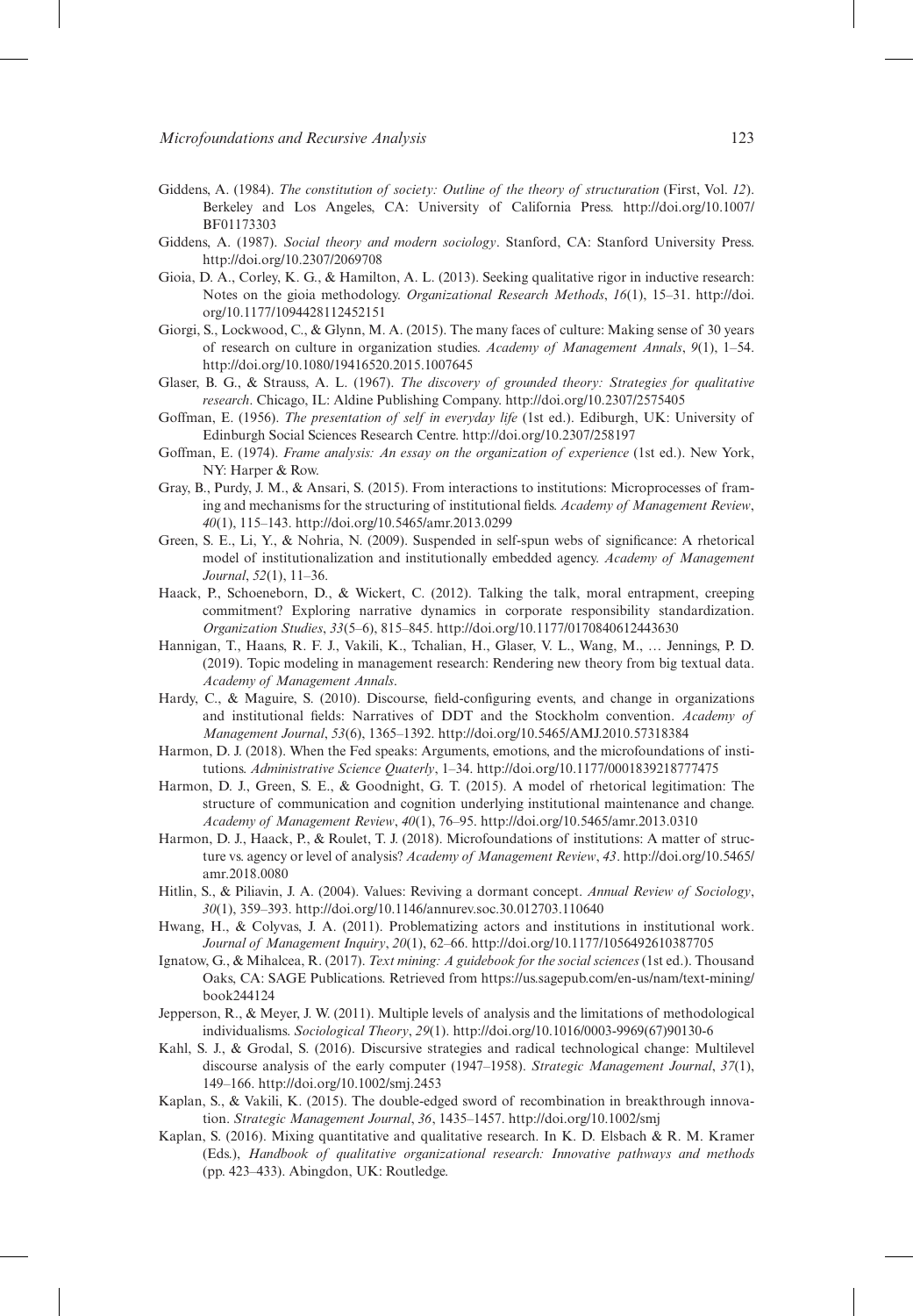#### 124 HOVIG TCHALIAN

- Kennedy, M. T. (2005). Behind the one-way mirror: Refraction in the construction of product market categories. *Poetics*, *33*, 201–226. http://doi.org/10.1016/j.poetic.2005.09.012
- Kennedy, M. T. (2008). Getting counted: Markets, media, and reality. *American Sociological Review*, *73*(2), 270–295. http://doi.org/10.1177/000312240807300205
- Kennedy, M. T., & Fiss, P. C. (2013). An ontological turn in categories research: From standards of legitimacy to evidence of actuality. *Journal of Management Studies*, *50*, 1138–1154. http://doi. org/10.1111/joms.12031
- Kobayashi, V. B., Mol, S. T., Berkers, H. A., Kismihók, G., & Den Hartog, D. N. (2017). Text mining in organizational research. *Organizational Research Methods*, *21*(3), 1–33. http://doi. org/10.1177/1094428117722619
- Krippendorff, K. (2004). *Content analysis: An introduction to its methodology* (2nd ed.). Thousand Oaks, CA: SAGE Publications. http://doi.org/10.2307/2288384
- Kuhn, T. S. (1970). *The structure of scientific revolutions. Philosophical review* (2nd ed.). Chicago, IL: University of Chicago Press. http://doi.org/10.1119/1.1969660
- Langley, A., & Abdallah, C. (2011). Templates and turns in qualitative studies of strategy and management. *Research Methodology in Strategy and Management*, *6*, 105–140. http://doi.org/10.1108/ S1479-8387(2011)0000006007
- Leonardi, P. M., & Barley, S. R. (2008). Materiality and change: Challenges to building better theory about technology and organizing. *Information and Organization*, *18*(3), 159–176. http://doi. org/10.1016/j.infoandorg.2008.03.001
- Li, Y. (2017). A semiotic theory of institutionalization. *Academy of Management Review*, *42*(3), 520– 547. http://doi.org/10.5465/amr.2014.0274
- Loewenstein, J., Ocasio, W., & Jones, C. (2012). Vocabularies and vocabulary structure: A new approach linking categories, practices, and institutions. *Academy of Management Annals*, *6*(1), 41–86. http://doi.org/10.1080/19416520.2012.660763
- Lok, J., & Willmott, H. (2018). Embedded agency in institutional theory: Problem or paradox? *Academy of Management Review*, *44*(2), 470–473.
- Maimon, O., & Rokach, L. (Eds.). (2010). *Data mining and knowledge discovery handbook* (2nd ed.). New York, NY: Springer. http://doi.org/10.1017/CBO9781107415324.004
- Meyer, R. E., & Höllerer, M. A. (2010). Meaning structures in a contested issue field: A topographic map of shareholder value in Austria. *Academy of Management Journal*, *53*(6), 1241–1262. http://doi.org/10.5465/amj.2010.57317829
- Miles, M. B., & Huberman, A. M. (1994). *Qualitative data analysis* (2nd ed.). Thousand Oaks, CA: SAGE Publications.
- Mohr, J. W. (1998). Measuring meaning structures. *Annual Review of Sociology*, *24*(1), 345–370. http:// doi.org/10.1146/annurev.soc.24.1.345
- Mohr, J. W., & Bogdanov, P. (2013). Introduction-topic models: What they are and why they matter. *Poetics*, *41*(6), 545–569. http://doi.org/10.1016/j.poetic.2013.10.001
- Mohr, J. W., & White, H. C. (2008). How to model an institution. *Theory and Society*, *37*(5), 485–512. http://doi.org/10.1007/s11186-008-9066-0
- Molina-Azorin, J. F., Bergh, D. D., Corley, K. G., & Ketchen, D. J. (2017). Mixed methods in the organizational sciences: Taking stock and moving forward. *Organizational Research Methods*, *20*(2), 179–192. http://doi.org/10.1177/1094428116687026
- Moretti, F. (2005). *Graphs, maps, trees: Abstract models for literary history* (1st ed.). London, UK: Verso.
- Nelson, L. K. (2017). Computational grounded theory: A methodological framework. *Sociological Methods and Research*, 1–40. http://doi.org/10.1177/0049124117729703
- Phillips, N., Lawrence, T. B., & Hardy, C. (2004). Discourse and institutions. *The Academy of Management Review*, *29*(4), 635–652. http://doi.org/10.2307/20159075
- Powell, W. W., & Rerup, C. (2017). Opening the black box: The microfooundations of Institutionons. In R. Greenwood, C. Oliver, T. B. Lawrence, & R. E. Meyer (Eds.), *The SAGE handbook of organizational institutionalism* (2nd ed.). SAGE Publications.
- Powell, W. W., & Rerup, C. (2018). Opening the black box: The microfoundations of institutions. *The SAGE handbook of organizational institutionalism* (January 2017) (pp. 311–335). http://doi. org/10.4135/9781446280669.n13